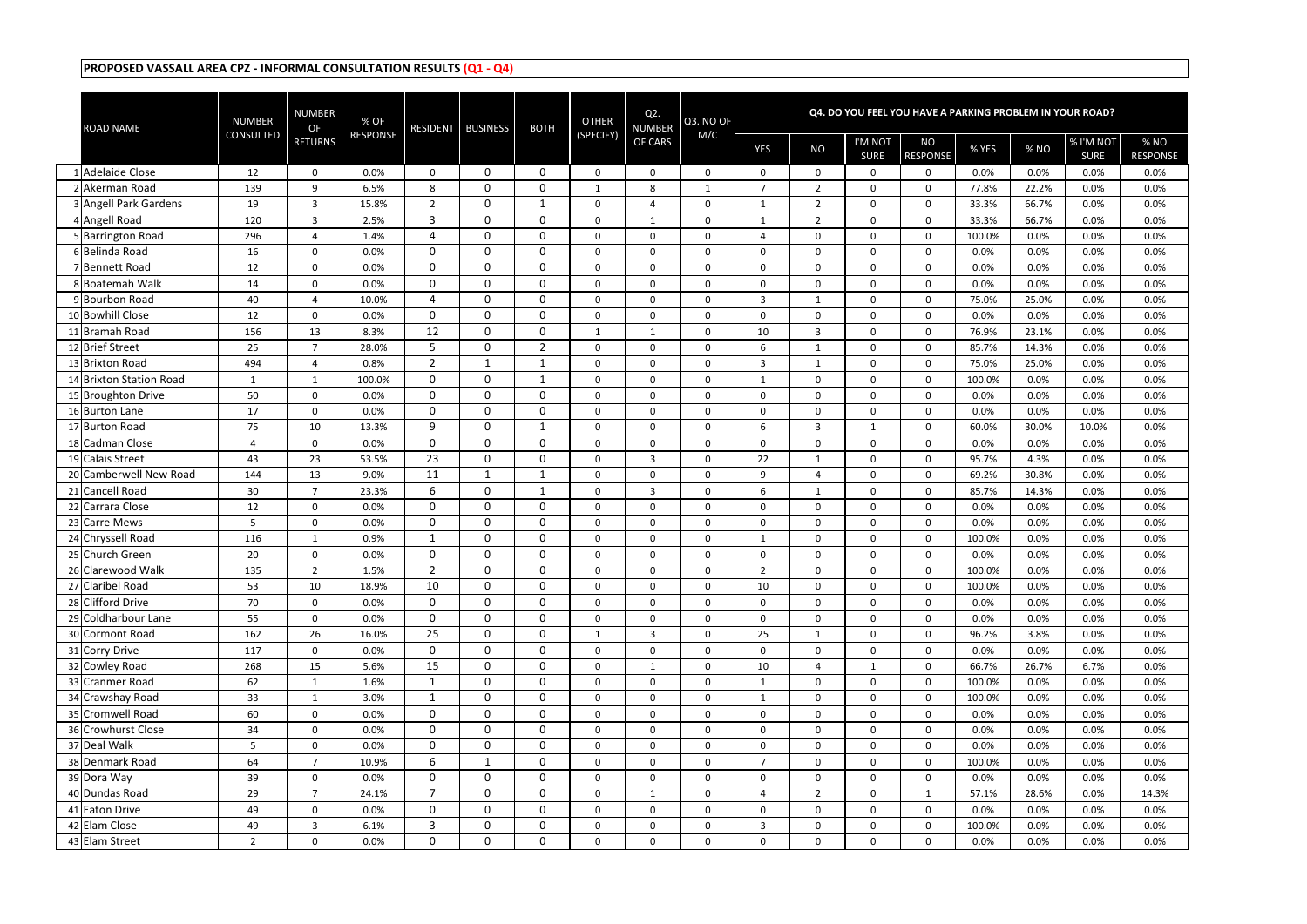| <b>ROAD NAME</b>                           | <b>NUMBER</b>        | NUMBER<br><b>OF</b>          | % OF            | <b>RESIDENT</b> | <b>BUSINESS</b>            | <b>BOTH</b>                | <b>OTHER</b> | $Q2$ .<br><b>NUMBER</b>    | Q3. NO OF         |                  |                  |                        | Q4. DO YOU FEEL YOU HAVE A PARKING PROBLEM IN YOUR ROAD? |                |              |                          |                         |
|--------------------------------------------|----------------------|------------------------------|-----------------|-----------------|----------------------------|----------------------------|--------------|----------------------------|-------------------|------------------|------------------|------------------------|----------------------------------------------------------|----------------|--------------|--------------------------|-------------------------|
|                                            | <b>CONSULTED</b>     | <b>RETURNS</b>               | <b>RESPONSE</b> |                 |                            |                            | (SPECIFY)    | OF CARS                    | M/C               | YES              | <b>NO</b>        | I'M NOT<br><b>SURE</b> | <b>NO</b><br><b>RESPONSE</b>                             | % YES          | % NO         | % I'M NOT<br><b>SURE</b> | % NO<br><b>RESPONSE</b> |
| 44 Eleanor Road                            | 10                   | 1                            | 10.0%           | 1               | $\mathbf 0$                | $\mathbf{0}$               | $\Omega$     | $\Omega$                   | $\Omega$          | 1                | 0                | 0                      | $\Omega$                                                 | 100.0%         | 0.0%         | 0.0%                     | 0.0%                    |
| 45 Elliott Road                            | 19                   | $\mathbf{1}$                 | 5.3%            | 1               | $\mathbf 0$                | $\mathbf 0$                | 0            | $\mathbf 0$                | $\Omega$          | $\mathbf 0$      | $\mathbf{1}$     | 0                      | $\mathbf 0$                                              | 0.0%           | 100.0%       | 0.0%                     | 0.0%                    |
| 46 Evandale Road                           | 43                   | 3                            | 7.0%            | 3               | $\mathbf 0$                | $\mathbf 0$                | 0            | $\mathbf 0$                | $\mathbf{0}$      | $\overline{3}$   | $\mathbf 0$      | 0                      | $\Omega$                                                 | 100.0%         | 0.0%         | 0.0%                     | 0.0%                    |
| 47 Evesham Walk                            | 93                   | $\mathbf{1}$                 | 1.1%            | 1               | $\mathbf 0$                | $\mathbf 0$                | 0            | $\mathbf 0$                | $\mathbf 0$       | 1                | 0                | 0                      | $\Omega$                                                 | 100.0%         | 0.0%         | 0.0%                     | 0.0%                    |
| 48 Eythorne Road                           | 43                   | $\overline{2}$               | 4.7%            | $2^{\circ}$     | $\mathbf 0$                | $\mathbf 0$                | $\mathbf 0$  | 0                          | $\mathbf 0$       | $\mathbf{1}$     | $\mathbf 0$      | 0                      | 1                                                        | 50.0%          | 0.0%         | 0.0%                     | 50.0%                   |
| 49 Fairbairn Green                         | 15                   | $\overline{2}$               | 13.3%           | $2^{\circ}$     | $\mathbf 0$                | $\mathbf 0$                | 0            | $\mathbf 0$                | $\mathbf{0}$      | $\overline{2}$   | $\mathbf 0$      | 0                      | $\Omega$                                                 | 100.0%         | 0.0%         | 0.0%                     | 0.0%                    |
| 50 Featley Road                            | 10                   | $\Omega$                     | 0.0%            | $\mathbf 0$     | 0                          | $\mathbf 0$                | $\Omega$     | $\mathbf{0}$               | $\mathbf{0}$      | $\Omega$         | 0                | $\overline{0}$         | $\mathbf{0}$                                             | 0.0%           | 0.0%         | 0.0%                     | 0.0%                    |
| 51 Ferrey Mews                             | 19                   | $\mathbf 0$                  | 0.0%            | 0               | $\mathbf 0$                | $\mathbf 0$                | $\mathbf 0$  | $\mathbf 0$                | $\mathbf 0$       | $\mathbf 0$      | $\mathbf 0$      | $\mathbf{0}$           | $\Omega$                                                 | 0.0%           | 0.0%         | 0.0%                     | 0.0%                    |
| 52 Fir Grove Road                          | 16                   | $\mathbf 0$                  | 0.0%            | $\mathbf 0$     | $\mathbf 0$                | $\mathbf 0$                | 0            | $\mathbf 0$                | $\mathbf 0$       | $\mathbf 0$      | 0                | $\mathbf 0$            | $\Omega$                                                 | 0.0%           | 0.0%         | 0.0%                     | 0.0%                    |
| 53 Fitzpatrick Road                        | 20                   | $\mathbf 0$                  | 0.0%            | $\mathbf 0$     | $\mathbf 0$                | $\mathbf 0$                | 0            | $\mathbf 0$                | $\mathbf{0}$      | $\mathbf 0$      | $\mathbf 0$      | 0                      | $\Omega$                                                 | 0.0%           | 0.0%         | 0.0%                     | 0.0%                    |
| 54 Fiveways Road                           | 57                   | $\mathbf{1}$                 | 1.8%            | $\mathbf{1}$    | $\mathbf 0$                | $\mathbf 0$                | $\mathbf 0$  | $\mathbf 0$                | $\mathbf 0$       | $\mathbf{1}$     | $\mathbf 0$      | $\mathbf{0}$           | $\mathbf 0$                                              | 100.0%         | 0.0%         | 0.0%                     | 0.0%                    |
| 55 Flaxman Road                            | 2                    | 0                            | 0.0%            | $\mathbf 0$     | $\mathbf{0}$               | $\mathbf 0$                | 0            | $\mathbf 0$                | $\mathbf{0}$      | $\Omega$         | $\mathbf 0$      | 0                      | $\Omega$                                                 | 0.0%           | 0.0%         | 0.0%                     | 0.0%                    |
| 56 Flodden Road                            | 41                   | 9                            | 22.0%           | 9               | 0                          | $\mathbf{0}$               | 0            | 7                          | $\mathbf{1}$      | -5               | $\overline{2}$   | $\overline{2}$         | $\Omega$                                                 | 55.6%          | 22.2%        | 22.2%                    | 0.0%                    |
| 57 Fountain Place                          | 23                   | 0                            | 0.0%            | $\mathbf 0$     | $\mathbf 0$                | $\mathbf 0$                | 0            | $\mathbf{0}$               | $\mathbf{0}$      | $\mathbf 0$      | 0                | 0                      | $\mathbf{0}$                                             | 0.0%           | 0.0%         | 0.0%                     | 0.0%                    |
| 58 Foxley Road                             | 99                   | 5                            | 5.1%            | 5               | $\mathbf 0$                | 0                          | 0            | 1                          | $\mathbf 0$       | $\overline{3}$   | $\overline{2}$   | 0                      | $\Omega$                                                 | 60.0%          | 40.0%        | 0.0%                     | 0.0%                    |
| 59 Foxley Square                           | 38                   | $\mathbf{1}$                 | 2.6%            | 1               | $\mathbf 0$                | $\mathbf 0$                | 0            | $\mathbf 0$                | $\mathbf{0}$      | 1                | $\boldsymbol{0}$ | 0                      | $\mathbf{0}$                                             | 100.0%         | 0.0%         | 0.0%                     | 0.0%                    |
| 60 Frederick Crescent                      | 31                   | $\mathbf{3}$                 | 9.7%            | 3               | $\mathbf 0$                | $\mathbf 0$                | 0            | $\mathbf 0$                | 0                 | $\overline{2}$   | 1                | 0                      | $\Omega$                                                 | 66.7%          | 33.3%        | 0.0%                     | 0.0%                    |
| 61 Geneva Drive                            | 39                   | 0                            | 0.0%            | 0               | $\mathbf{0}$               | $\mathbf{0}$               | 0            | $\mathbf 0$                | $\mathbf{0}$      | $\overline{0}$   | 0                | 0                      | $\Omega$                                                 | 0.0%           | 0.0%         | 0.0%                     | 0.0%                    |
| 62 Gordon Grove                            | 37                   | $\mathbf{1}$                 | 2.7%            | 0               |                            | $\mathbf{0}$               | $\Omega$     | $\overline{2}$             | $\Omega$          | 1                | 0                | 0                      | $\Omega$                                                 | 100.0%         | 0.0%         | 0.0%                     | 0.0%                    |
| 63 Gosling Way                             | 360                  | 3                            | 0.8%            | 3               | $\mathbf 0$                | 0                          | $\Omega$     | $\mathbf{0}$               | $\Omega$          | $\Omega$         | 3                | 0                      | $\Omega$                                                 | 0.0%           | 100.0%       | 0.0%                     | 0.0%                    |
| 64 Halsmere Road                           | 143                  | 13                           | 9.1%            | 13              | $\mathbf 0$                | $\mathbf 0$<br>$\mathbf 0$ | 0            | $\mathbf 0$                | $\Omega$          | 9                | 4                | 0                      | $\mathbf 0$                                              | 69.2%          | 30.8%        | 0.0%                     | 0.0%                    |
| 65 Henry Road                              | 24                   | 1                            | 4.2%<br>4.2%    | 1<br>1          | $\mathbf 0$<br>$\mathbf 0$ | $\mathbf 0$                | 0<br>0       | $\mathbf 0$<br>$\mathbf 0$ | $\mathbf{0}$<br>0 | $\mathbf 0$      | 0<br>0           | 0                      | $\mathbf{1}$<br>$\Omega$                                 | 0.0%<br>100.0% | 0.0%<br>0.0% | 0.0%<br>0.0%             | 100.0%<br>0.0%          |
| 66 Heritage Close<br>67 Hilda Lockert Walk | 24<br>$\overline{7}$ | $\mathbf{1}$<br>$\mathbf{1}$ | 14.3%           | 1               | $\mathbf 0$                | $\mathbf 0$                | 0            | $\mathbf 0$                | $\mathbf 0$       | 1<br>$\mathbf 0$ | $\mathbf{1}$     | 0<br>$\mathbf{0}$      | $\mathbf 0$                                              | 0.0%           | 100.0%       | 0.0%                     | 0.0%                    |
| 68 Hilda Terrace                           | 9                    | 0                            | 0.0%            | $\Omega$        | $\mathbf 0$                | $\mathbf{0}$               | $\Omega$     | $\Omega$                   | $\mathbf{0}$      | $\Omega$         | $\mathbf 0$      | 0                      | $\Omega$                                                 | 0.0%           | 0.0%         | 0.0%                     | 0.0%                    |
| 69 Hillmead Drive                          | 37                   | $\mathbf{1}$                 | 2.7%            | 1               | 0                          | $\mathbf{0}$               | 0            | $\Omega$                   | $\Omega$          | $\Omega$         | $\mathbf{1}$     | 0                      | $\Omega$                                                 | 0.0%           | 100.0%       | 0.0%                     | 0.0%                    |
| 70 Hinton Road                             | 20                   |                              | 5.0%            |                 | 0                          | $\mathbf 0$                | 0            | $\bf{0}$                   | 0                 |                  | 0                | 0                      | 0                                                        | 100.0%         | 0.0%         | $0.0\%$                  | $0.0\%$                 |
| 71 Holland Grove                           | 138                  | $\overline{4}$               | 2.9%            | 4               | $\mathbf 0$                | $\mathbf 0$                | $\mathbf 0$  | $\mathbf 0$                | $\mathbf 0$       | $\overline{3}$   | $\mathbf{1}$     | $\mathbf 0$            | $\mathbf{0}$                                             | 75.0%          | 25.0%        | 0.0%                     | 0.0%                    |
| 72 Horle Walk                              | 54                   | $\mathbf 0$                  | 0.0%            | $\overline{0}$  | $\mathbf 0$                | $\mathbf 0$                | $\mathbf 0$  | $\mathbf 0$                | 0                 | $\boldsymbol{0}$ | $\mathbf 0$      | $\mathbf 0$            | 0                                                        | 0.0%           | 0.0%         | 0.0%                     | 0.0%                    |
| 73 Inglis Street                           | 4                    | $\mathbf{1}$                 | 25.0%           | $\mathbf{1}$    | $\mathbf 0$                | $\mathbf 0$                | $\mathbf 0$  | $\boldsymbol{0}$           | $\mathbf 0$       | $\mathbf{1}$     | $\mathbf{0}$     | $\mathbf{0}$           | $\mathbf 0$                                              | 100.0%         | 0.0%         | 0.0%                     | 0.0%                    |
| 74 Kendal Close                            | 30                   | $\mathbf{1}$                 | 3.3%            | $\mathbf 1$     | $\mathbf 0$                | $\mathbf 0$                | 0            | $\boldsymbol{0}$           | $\mathbf 0$       | 1                | $\mathbf 0$      | $\mathbf 0$            | $\mathbf 0$                                              | 100.0%         | 0.0%         | 0.0%                     | 0.0%                    |
| 75 Knatchbull Road                         | 126                  | 30                           | 23.8%           | 26              |                            | 3                          | $\mathbf 0$  | 3                          | $\mathbf{0}$      | 28               | $\overline{2}$   | 0                      | $\Omega$                                                 | 93.3%          | 6.7%         | 0.0%                     | 0.0%                    |
| 76 Langton Road                            | 78                   | 6                            | 7.7%            | 6               | $\mathbf 0$                | $\mathbf 0$                | $\mathbf 0$  | $\mathbf 0$                | $\mathbf 0$       | $\mathbf{1}$     | 5                | $\mathbf{0}$           | $\mathbf 0$                                              | 16.7%          | 83.3%        | 0.0%                     | 0.0%                    |
| 77 Lennox Road                             | 17                   | 0                            | 0.0%            | $\mathbf{0}$    | $\mathbf 0$                | $\mathbf 0$                | $\mathbf 0$  | $\mathbf 0$                | 0                 | $\mathbf 0$      | $\boldsymbol{0}$ | $\mathbf 0$            | $\mathbf 0$                                              | 0.0%           | 0.0%         | 0.0%                     | 0.0%                    |
| 78 Lilford Road                            | 156                  | 14                           | 9.0%            | 14              | $\mathbf 0$                | $\mathbf 0$                | 0            | $\overline{2}$             | $\mathbf{3}$      | 13               | $\mathbf{1}$     | $\mathbf 0$            | $\mathbf 0$                                              | 92.9%          | 7.1%         | 0.0%                     | 0.0%                    |
| 79 Listowel Close                          | 14                   | 0                            | 0.0%            | $\overline{0}$  | $\mathbf 0$                | $\mathbf 0$                | $\mathbf 0$  | $\mathbf 0$                | 0                 | 0                | $\mathbf 0$      | $\mathbf 0$            | 0                                                        | 0.0%           | 0.0%         | 0.0%                     | 0.0%                    |
| 80 Lord Holland Lane                       | 21                   | 0                            | 0.0%            | $\overline{0}$  | $\mathbf 0$                | $\mathbf 0$                | $\mathbf{0}$ | $\boldsymbol{0}$           | $\mathbf{0}$      | $\mathbf 0$      | $\mathbf 0$      | 0                      | $\mathbf 0$                                              | 0.0%           | 0.0%         | 0.0%                     | 0.0%                    |
| 81 Lothian Road                            | 137                  | 13                           | 9.5%            | 12              | $\mathbf 0$                | 1                          | 0            | 1                          | $\mathbf{0}$      | 8                | 4                | $\mathbf{1}$           | $\mathbf 0$                                              | 61.5%          | 30.8%        | 7.7%                     | 0.0%                    |
| 82 Loughborough Park                       | 416                  | 16                           | 3.8%            | 15              | $\mathbf 0$                | 1                          | 0            | 0                          | 0                 | 13               | $\mathbf{3}$     | 0                      | $\mathbf 0$                                              | 81.3%          | 18.8%        | 0.0%                     | 0.0%                    |
| 83 Loughborough Road                       | 761                  | 16                           | 2.1%            | 16              | $\mathbf 0$                | $\mathbf 0$                | 0            | $\mathbf{1}$               | $\mathbf 0$       | 13               | $\overline{2}$   | $\mathbf 0$            | $\mathbf{1}$                                             | 81.3%          | 12.5%        | 0.0%                     | 6.3%                    |
| 84 Major Close                             | 52                   | 0                            | 0.0%            | $\overline{0}$  | $\mathbf 0$                | $\mathbf 0$                | $\mathbf 0$  | $\mathbf 0$                | $\mathbf 0$       | $\mathbf 0$      | $\mathsf 0$      | 0                      | $\mathbf 0$                                              | 0.0%           | 0.0%         | 0.0%                     | 0.0%                    |
| 85 Mallams Mews                            | 24                   | $\mathbf{1}$                 | 4.2%            | $\mathbf{1}$    | $\mathbf 0$                | $\mathbf 0$                | 0            | $\mathbf 0$                | 0                 | $\mathbf 0$      | $\mathbf{1}$     | $\mathbf 0$            | 0                                                        | 0.0%           | 100.0%       | 0.0%                     | 0.0%                    |
| 86 Mandela Street                          | 51                   | 0                            | 0.0%            | $\overline{0}$  | $\mathbf 0$                | $\mathbf 0$                | $\mathbf 0$  | $\mathbf 0$                | 0                 | $\mathbf 0$      | $\mathbf 0$      | $\mathbf 0$            | $\boldsymbol{0}$                                         | 0.0%           | 0.0%         | 0.0%                     | 0.0%                    |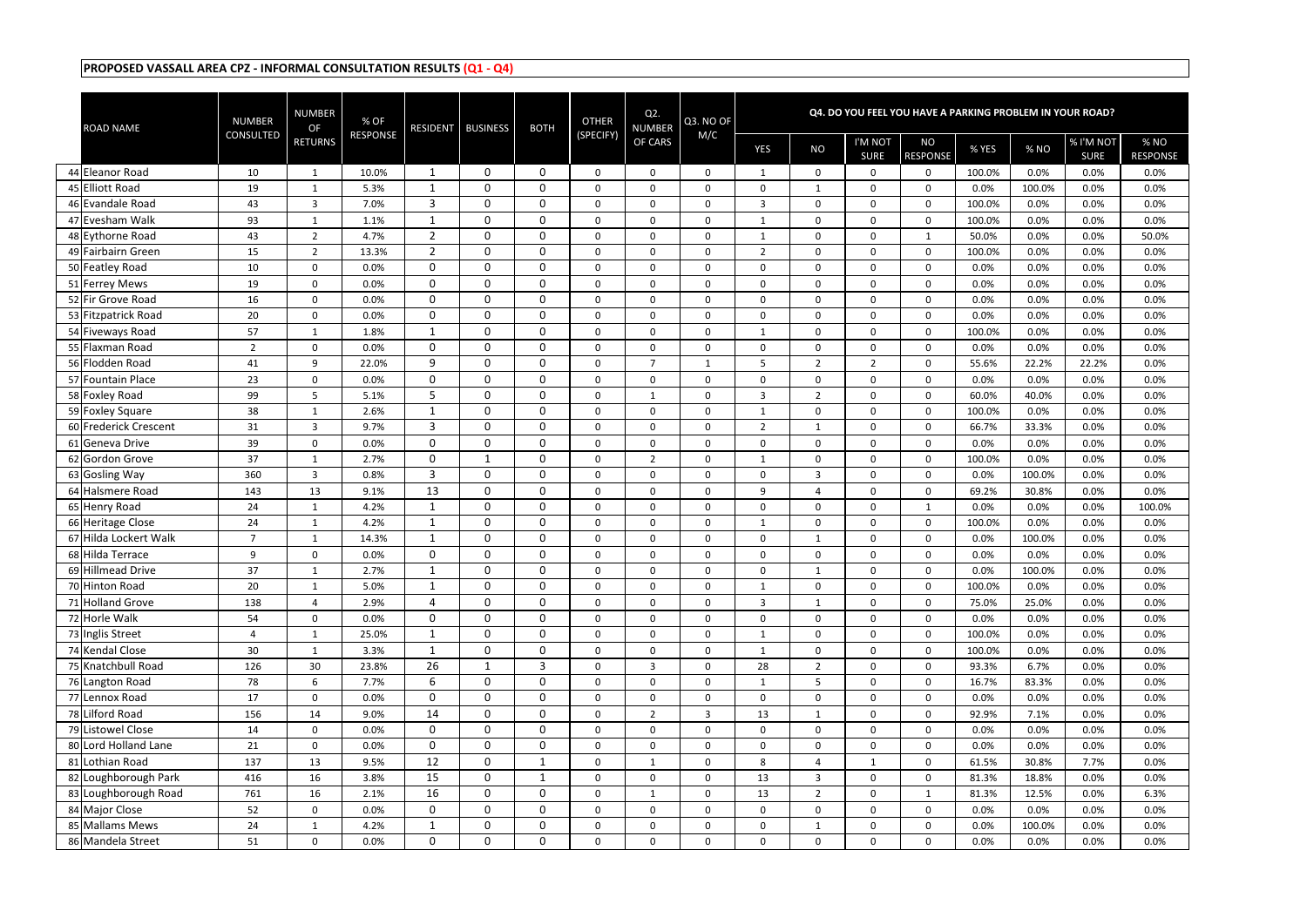| <b>ROAD NAME</b>                       | <b>NUMBER</b>    | NUMBER<br>OF                   | % OF            | <b>RESIDENT</b>            | <b>BUSINESS</b> | <b>BOTH</b>                | <b>OTHER</b>               | Q <sub>2</sub><br><b>NUMBER</b> | Q3. NO OF    |                                    |                  |                        | Q4. DO YOU FEEL YOU HAVE A PARKING PROBLEM IN YOUR ROAD? |              |              |                          |                         |
|----------------------------------------|------------------|--------------------------------|-----------------|----------------------------|-----------------|----------------------------|----------------------------|---------------------------------|--------------|------------------------------------|------------------|------------------------|----------------------------------------------------------|--------------|--------------|--------------------------|-------------------------|
|                                        | <b>CONSULTED</b> | <b>RETURNS</b>                 | <b>RESPONSE</b> |                            |                 |                            | (SPECIFY)                  | OF CARS                         | M/C          | YES                                | <b>NO</b>        | I'M NOT<br><b>SURE</b> | <b>NO</b><br><b>RESPONSE</b>                             | % YES        | % NO         | % I'M NOT<br><b>SURE</b> | % NO<br><b>RESPONSE</b> |
| 87 Mansion Close                       | 14               | 0                              | 0.0%            | $\Omega$                   | $\Omega$        | $\mathbf{0}$               | $\Omega$                   | $\Omega$                        | $\Omega$     | 0                                  | 0                | 0                      | $\Omega$                                                 | 0.0%         | 0.0%         | 0.0%                     | 0.0%                    |
| 88 Marcella Road                       | 55               | 0                              | 0.0%            | 0                          | $\mathbf{0}$    | 0                          | $\mathbf 0$                | $\Omega$                        | 0            | $\mathbf 0$                        | 0                | $\Omega$               | $\Omega$                                                 | 0.0%         | 0.0%         | 0.0%                     | 0.0%                    |
| 89 Melbourne Mews                      | 61               | 4                              | 6.6%            | 4                          | 0               | $\mathbf 0$                | $\mathbf 0$                | $\overline{4}$                  | 0            | $\overline{4}$                     | $\mathbf 0$      | 0                      | $\mathbf 0$                                              | 100.0%       | 0.0%         | 0.0%                     | 0.0%                    |
| 90 Millbrook Road                      | 32               | 13                             | 40.6%           | 12                         | 1               | $\mathbf 0$                | $\mathbf 0$                | 1                               | 0            | 10                                 | 3                | 0                      | $\mathbf 0$                                              | 76.9%        | 23.1%        | 0.0%                     | 0.0%                    |
| 91 Minerva Close                       | 18               | 0                              | 0.0%            | $\mathbf 0$                | $\mathbf 0$     | $\mathbf 0$                | $\mathbf 0$                | $\mathbf 0$                     | 0            | $\mathbf 0$                        | $\boldsymbol{0}$ | 0                      | $\mathbf 0$                                              | 0.0%         | 0.0%         | 0.0%                     | 0.0%                    |
| 92 Minet Road                          | 128              | 3                              | 2.3%            | $\overline{3}$             | 0               | $\mathbf 0$                | $\mathbf 0$                | $\mathbf 0$                     | 0            | $\overline{2}$                     | $\mathbf{1}$     | 0                      | $\Omega$                                                 | 66.7%        | 33.3%        | 0.0%                     | 0.0%                    |
| 93 Moorland Road                       | 65               | 4                              | 6.2%            | 4                          | 0               | $\mathbf{0}$               | $\Omega$                   | $\Omega$                        | $\Omega$     | $\overline{3}$                     | 1                | 0                      | $\Omega$                                                 | 75.0%        | 25.0%        | 0.0%                     | 0.0%                    |
| 94 Morrison Road                       | 8                | 0                              | 0.0%            | 0                          | 0               | 0                          | 0                          | $\mathbf 0$                     | $\Omega$     | $\mathbf 0$                        | 0                | 0                      | $\Omega$                                                 | 0.0%         | 0.0%         | 0.0%                     | 0.0%                    |
| 95 Mostyn Road                         | 88               | 3                              | 3.4%            | 3                          | 0               | $\mathbf 0$                | $\mathbf 0$                | $\mathbf 0$                     | 0            | $\mathbf{1}$                       | $\overline{2}$   | 0                      | $\mathbf 0$                                              | 33.3%        | 66.7%        | 0.0%                     | 0.0%                    |
| 96 Myatt Road                          | 41               | 4                              | 9.8%            | 4                          | 0               | 0                          | 0                          | 3                               | 0            | $\overline{3}$                     | 1                | 0                      | $\Omega$                                                 | 75.0%        | 25.0%        | 0.0%                     | 0.0%                    |
| 97 Navarre Road                        | 47               | $\mathbf{1}$                   | 2.1%            | $\mathbf{1}$               | $\mathbf 0$     | $\mathbf 0$                | $\mathbf 0$                | $\mathbf 0$                     | $\mathbf 0$  | 1                                  | $\boldsymbol{0}$ | $\overline{0}$         | $\Omega$                                                 | 100.0%       | 0.0%         | 0.0%                     | 0.0%                    |
| 98 Normandy Road                       | 17               | 5                              | 29.4%           | 5                          | 0               | $\mathbf 0$                | $\mathbf 0$                | 1                               | $\Omega$     | 5                                  | $\mathbf 0$      | $\Omega$               | $\Omega$                                                 | 100.0%       | 0.0%         | 0.0%                     | 0.0%                    |
| 99 Norval Green                        | 10               | 0                              | 0.0%            | 0                          | $\mathbf{0}$    | $\mathbf 0$                | $\Omega$                   | $\Omega$                        | $\Omega$     | $\mathbf{0}$                       | 0                | 0                      | $\Omega$                                                 | 0.0%         | 0.0%         | 0.0%                     | 0.0%                    |
| 100 Offenham Road                      | 12               | 0                              | 0.0%            | $\mathbf 0$                | 0               | $\mathbf 0$                | $\mathbf 0$                | $\Omega$                        | $\Omega$     | $\mathbf 0$                        | 0                | 0                      | $\Omega$                                                 | 0.0%         | 0.0%         | 0.0%                     | 0.0%                    |
| 101 Overton Road                       | 239              | 1                              | 0.4%            | 1                          | 0               | 0                          | $\mathbf 0$                | $\mathbf 0$                     | $\mathbf{0}$ | $\mathbf 0$                        | 1                | 0                      | $\mathbf 0$                                              | 0.0%         | 100.0%       | 0.0%                     | 0.0%                    |
| 102 Patmos Road                        | 48               | 6                              | 12.5%           | 6                          | 0               | $\mathbf 0$                | $\mathbf 0$                | $\overline{2}$                  | $\mathbf{0}$ | $\overline{4}$                     | $\overline{2}$   | 0                      | $\mathbf 0$                                              | 66.7%        | 33.3%        | 0.0%                     | 0.0%                    |
| 103 Paulet Road                        | 260              | 27                             | 10.4%           | 27                         | 0               | $\mathbf 0$                | $\mathbf 0$                | 5                               | 1            | 22                                 | 5                | 0                      | $\mathbf 0$                                              | 81.5%        | 18.5%        | 0.0%                     | 0.0%                    |
| 104 Peckford Place                     | 87               | 4                              | 4.6%            | 4                          | 0               | $\mathbf 0$                | $\mathbf 0$                | $\mathbf{0}$                    | $\Omega$     | $\mathbf 0$                        | 4                | $\Omega$               | $\Omega$                                                 | 0.0%         | 100.0%       | 0.0%                     | 0.0%                    |
| 105 Penford Street                     | 55               | $\overline{7}$                 | 12.7%           | 6                          | 0               | 1                          | $\mathbf 0$                | $\overline{a}$                  | $\Omega$     | $\overline{7}$                     | $\mathbf 0$      | 0                      | $\Omega$                                                 | 100.0%       | 0.0%         | 0.0%                     | 0.0%                    |
| 106 Perseverance Place                 | 14               | $\mathbf 0$                    | 0.0%            | $\Omega$                   | 0               | 0                          | $\Omega$                   | $\mathbf{0}$                    | $\Omega$     | $\overline{0}$                     | 0                | 0                      | $\Omega$                                                 | 0.0%         | 0.0%         | 0.0%                     | 0.0%                    |
| 107 Rathgar Road                       | 18               | $\mathbf 0$                    | 0.0%            | $\mathbf 0$<br>$\mathbf 0$ | 0<br>0          | $\mathbf 0$<br>$\mathbf 0$ | $\mathbf 0$                | $\mathbf 0$                     | 0            | $\mathbf 0$                        | $\mathbf 0$      | $\Omega$               | $\mathbf 0$                                              | 0.0%         | 0.0%<br>0.0% | 0.0%<br>0.0%             | 0.0%                    |
| 108 Regency Mews                       | 8                | 0                              | 0.0%            | $\mathbf{0}$               | 1               | $\mathbf 0$                | $\mathbf 0$<br>$\mathbf 0$ | $\mathbf 0$<br>$\mathbf 0$      | 0<br>0       | $\mathbf 0$                        | 0                | 0<br>0                 | $\mathbf 0$<br>$\mathbf 0$                               | 0.0%<br>0.0% | 100.0%       | 0.0%                     | 0.0%<br>0.0%            |
| 109 Ridgway Road<br>110 Rupert Gardens | 12<br>47         | $\mathbf{1}$<br>$\overline{2}$ | 8.3%<br>4.3%    | $\overline{2}$             | 0               | $\mathbf 0$                | $\mathbf 0$                | $\mathbf{1}$                    | 0            | $\boldsymbol{0}$<br>$\overline{2}$ | 1<br>0           | $\Omega$               | $\mathbf 0$                                              | 100.0%       | 0.0%         | 0.0%                     | 0.0%                    |
| 111 Russell Grove                      | 33               | $\overline{7}$                 | 21.2%           | $\overline{7}$             | $\mathbf 0$     | $\mathbf{0}$               | $\mathbf 0$                | $\Omega$                        | $\Omega$     | 6                                  | $\mathbf{1}$     | 0                      | $\Omega$                                                 | 85.7%        | 14.3%        | 0.0%                     | 0.0%                    |
| 112 Salisbury Place                    | 69               | $\overline{2}$                 | 2.9%            | $2^{\circ}$                | 0               | $\mathbf{0}$               | $\Omega$                   | $\Omega$                        | $\Omega$     | $\overline{2}$                     | $\mathbf 0$      | 0                      | $\mathbf 0$                                              | 100.0%       | 0.0%         | 0.0%                     | 0.0%                    |
| 113 Serenaders Road                    | 6                | 0                              | $0.0\%$         | $\mathbf 0$                | 0               | $\mathbf 0$                | $\mathbf 0$                | 0                               | 0            | $\bf{0}$                           | 0                | 0                      | -0                                                       | $0.0\%$      | 0.0%         | 0.0%                     | $0.0\%$                 |
| 114 Shakespeare Road                   | $2^{\circ}$      | $\mathbf 0$                    | 0.0%            | $\mathbf 0$                | 0               | $\mathbf 0$                | $\mathbf 0$                | $\mathbf 0$                     | $\mathbf 0$  | $\mathbf 0$                        | $\mathbf 0$      | $\mathbf 0$            | $\mathbf 0$                                              | 0.0%         | 0.0%         | 0.0%                     | 0.0%                    |
| 115 Shore Way                          | $\overline{7}$   | 0                              | 0.0%            | $\mathbf{0}$               | $\mathbf 0$     | $\pmb{0}$                  | $\mathbf 0$                | $\boldsymbol{0}$                | 0            | $\mathbf 0$                        | $\mathbf 0$      | 0                      | $\boldsymbol{0}$                                         | 0.0%         | 0.0%         | 0.0%                     | 0.0%                    |
| 116 Somerleyton Road                   | 60               | $2^{\circ}$                    | 3.3%            | $2^{\circ}$                | $\mathbf 0$     | $\mathbf 0$                | 0                          | $\boldsymbol{0}$                | 0            | $\mathbf{1}$                       | $\mathbf 0$      | $\mathbf{1}$           | $\boldsymbol{0}$                                         | 50.0%        | 0.0%         | 50.0%                    | 0.0%                    |
| 117 Sorrell Close                      | 12               | 0                              | 0.0%            | $\mathbf 0$                | $\mathbf 0$     | $\mathbf 0$                | $\mathbf 0$                | $\mathbf 0$                     | 0            | $\mathbf 0$                        | $\mathbf 0$      | 0                      | $\mathbf 0$                                              | 0.0%         | 0.0%         | 0.0%                     | 0.0%                    |
| 118 Spicer Close                       | 59               | $\mathbf{1}$                   | 1.7%            |                            | $\mathbf 0$     | $\mathbf 0$                | $\mathbf 0$                | $\mathbf 0$                     | 0            | 1                                  | $\boldsymbol{0}$ | 0                      | $\mathbf 0$                                              | 100.0%       | 0.0%         | 0.0%                     | 0.0%                    |
| 119 St James's Crescent                | 17               | $\mathbf{1}$                   | 5.9%            | 1                          | $\mathbf 0$     | $\mathbf 0$                | $\mathbf{0}$               | $\mathbf 0$                     | $\mathbf 0$  | $\mathbf 0$                        | $\mathbf{1}$     | 0                      | $\mathbf 0$                                              | 0.0%         | 100.0%       | 0.0%                     | 0.0%                    |
| 120 St Lawrence Way                    | 53               | 0                              | 0.0%            | $\mathbf 0$                | 0               | $\mathbf 0$                | $\mathbf 0$                | $\boldsymbol{0}$                | 0            | $\pmb{0}$                          | $\pmb{0}$        | 0                      | $\mathbf 0$                                              | 0.0%         | 0.0%         | 0.0%                     | 0.0%                    |
| 121 Station Avenue                     | 15               | $\mathbf 0$                    | 0.0%            | $\overline{0}$             | $\mathbf 0$     | $\mathbf 0$                | $\mathbf 0$                | $\boldsymbol{0}$                | 0            | $\mathbf 0$                        | $\mathbf 0$      | 0                      | $\mathbf 0$                                              | 0.0%         | 0.0%         | 0.0%                     | 0.0%                    |
| 122 Styles Gardens                     | 108              | $\mathbf{1}$                   | 0.9%            | $\mathbf{1}$               | $\mathbf 0$     | $\mathbf 0$                | $\mathbf 0$                | $\mathbf 0$                     | $\mathbf 0$  | $\mathbf{1}$                       | $\mathbf 0$      | $\mathbf 0$            | $\mathbf 0$                                              | 100.0%       | 0.0%         | 0.0%                     | 0.0%                    |
| 123 Swinford Gardens                   | 61               | 0                              | 0.0%            | $\mathbf 0$                | $\mathbf 0$     | $\mathbf 0$                | $\mathbf 0$                | $\mathbf 0$                     | 0            | $\mathbf 0$                        | $\mathbf 0$      | 0                      | $\mathbf 0$                                              | 0.0%         | 0.0%         | 0.0%                     | 0.0%                    |
| 124 Tavern Lane                        | 5 <sup>1</sup>   | $\mathbf{1}$                   | 20.0%           | $\mathbf 1$                | $\mathbf 0$     | $\mathbf 0$                | $\mathbf 0$                | 1                               | 0            | 1                                  | $\mathbf 0$      | 0                      | $\mathbf 0$                                              | 100.0%       | 0.0%         | 0.0%                     | 0.0%                    |
| 125 Templar Street                     | 35               | 10                             | 28.6%           | 9                          | $\mathbf 0$     | $\mathbf{1}$               | $\mathbf 0$                | $\overline{2}$                  | 0            | 8                                  | $\mathbf 0$      | $\overline{2}$         | 0                                                        | 80.0%        | 0.0%         | 20.0%                    | 0.0%                    |
| 126 Tilia Walk                         | $2^{\circ}$      | $\mathbf 0$                    | 0.0%            | $\mathbf 0$                | $\mathbf 0$     | $\mathbf 0$                | 0                          | $\boldsymbol{0}$                | $\mathbf 0$  | $\mathbf 0$                        | $\mathbf 0$      | 0                      | $\mathbf 0$                                              | 0.0%         | 0.0%         | 0.0%                     | 0.0%                    |
| 127 Tindal Street                      | 21               | $\overline{2}$                 | 9.5%            | $\overline{2}$             | $\bf{0}$        | $\mathbf 0$                | 0                          | $\mathbf 0$                     | 0            | $\mathbf{1}$                       | $\mathbf{1}$     | 0                      | 0                                                        | 50.0%        | 50.0%        | 0.0%                     | 0.0%                    |
| 128 Torrey Drive                       | 11               | $\mathbf 0$                    | 0.0%            | $\overline{0}$             | $\bf{0}$        | $\mathbf 0$                | 0                          | $\mathbf 0$                     | 0            | $\mathbf 0$                        | $\mathbf 0$      | 0                      | $\boldsymbol{0}$                                         | 0.0%         | 0.0%         | 0.0%                     | 0.0%                    |
| 129 Turner Close                       | 26               | $\mathbf{1}$                   | 3.8%            |                            | $\mathbf 0$     | $\pmb{0}$                  | $\mathbf 0$                | $\mathbf 0$                     | 0            | $\mathbf{1}$                       | $\mathbf 0$      | 0                      | $\mathbf 0$                                              | 100.0%       | 0.0%         | 0.0%                     | $0.0\%$                 |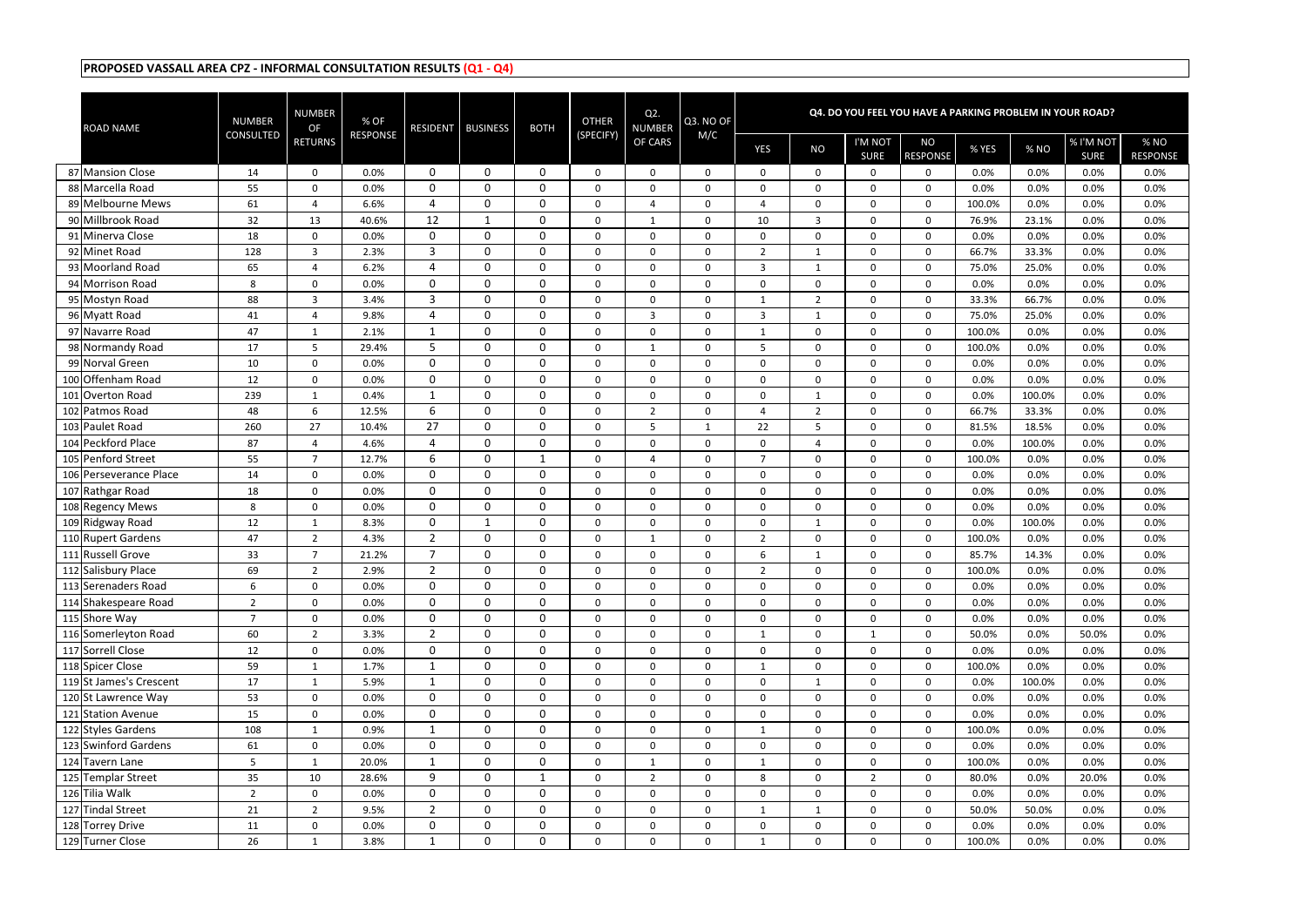| <b>ROAD NAME</b>    | <b>NUMBER</b> | <b>NUMBER</b><br>OF | % OF            |     | RESIDENT   BUSINESS | <b>BOTH</b> | <b>OTHER</b> | Q2.<br>NUMBER | Q3. NO OF |     |    |                        | Q4. DO YOU FEEL YOU HAVE A PARKING PROBLEM IN YOUR ROAD? |        |       |                                 |                         |
|---------------------|---------------|---------------------|-----------------|-----|---------------------|-------------|--------------|---------------|-----------|-----|----|------------------------|----------------------------------------------------------|--------|-------|---------------------------------|-------------------------|
|                     | CONSULTED     | RETURNS             | <b>RESPONSE</b> |     |                     |             | (SPECIFY)    | OF CARS       | M/C       | YES | NO | I'M NOT<br><b>SURE</b> | <b>NO</b><br><b>RESPONSE</b>                             | % YES  | % NO  | <b>% I'M NOT</b><br><b>SURE</b> | % NO<br><b>RESPONSE</b> |
| 130 Upstall Street  | 25            |                     | 36.0%           |     | 0                   |             |              |               |           |     |    |                        |                                                          | 88.9%  | 11.1% | 0.0%                            | 0.0%                    |
| 131 Urlwin Walk     | 78            |                     | 0.0%            | 0   | 0                   |             |              |               |           |     |    |                        | 0                                                        | 0.0%   | 0.0%  | 0.0%                            | 0.0%                    |
| 132 Vassall Road    | 274           | 13                  | 4.7%            | 13  | 0                   |             |              |               |           |     |    |                        | 0                                                        | 61.5%  | 30.8% | 7.7%                            | 0.0%                    |
| 133 Welby Street    | 12            |                     | 8.3%            |     | 0                   |             |              |               |           |     | υ  |                        | n                                                        | 100.0% | 0.0%  | 0.0%                            | 0.0%                    |
| 134 Wickwood Street |               |                     | 0.0%            | 0   | 0                   |             |              |               |           |     |    |                        |                                                          | 0.0%   | 0.0%  | 0.0%                            | 0.0%                    |
| 135 Winterslow Road | ᅶ             |                     | 8.3%            |     | 0                   |             |              |               |           |     |    |                        |                                                          | 0.0%   | 0.0%  | 100.0%                          | 0.0%                    |
|                     | 8910          | 351                 | 3.9%            | 329 |                     |             |              | דו            |           | 275 | 67 |                        |                                                          | 78.3%  | 19.1% | 1.4%                            | 1.1%                    |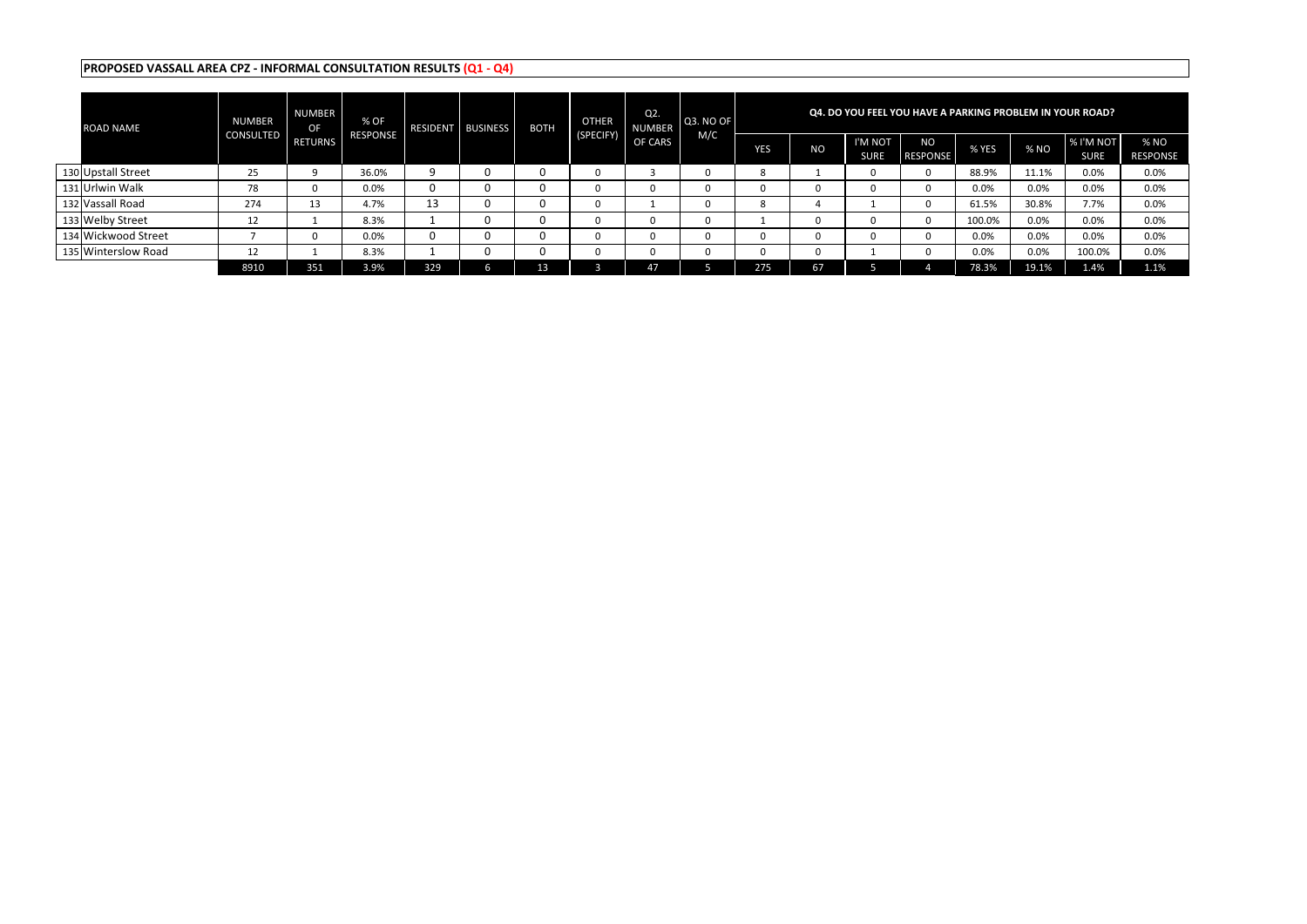|                                     |                |                                                                 |                            |                                    | <b>Q5. WOULD YOU SUPPORT OR OPPOSE A CPZ IN YOUR ROAD?</b> |                     |                                                                      |                                |                                               |                            |                |                                                                 |                  |                                           | Q6. WOULD YOU SUPPORT OR OPPOSE A CPZ IN YOUR ROAD IF NEIGHBOURING ROADS HAVE AGREED? |                     |                                                               |                    |                                          |                                               |
|-------------------------------------|----------------|-----------------------------------------------------------------|----------------------------|------------------------------------|------------------------------------------------------------|---------------------|----------------------------------------------------------------------|--------------------------------|-----------------------------------------------|----------------------------|----------------|-----------------------------------------------------------------|------------------|-------------------------------------------|---------------------------------------------------------------------------------------|---------------------|---------------------------------------------------------------|--------------------|------------------------------------------|-----------------------------------------------|
| <b>ROAD NAME</b>                    | <b>SUPPORT</b> | <b>NEITHER</b><br><b>SUPPORT</b><br><b>NOR</b><br><b>OPPOSE</b> | <b>OPPOSE</b>              | DON'T<br>KNOW /<br><b>NOT SURE</b> | NO<br><b>RESPONSE</b>                                      | %<br><b>SUPPORT</b> | <b>%</b><br>NEITHER<br><b>SUPPORT</b><br><b>NOR</b><br><b>OPPOSE</b> | $\frac{9}{6}$<br><b>OPPOSE</b> | %<br><b>DON'T</b><br>KNOW,<br><b>NOT SURE</b> | %<br><b>NO</b><br>RESPONSE | <b>SUPPORT</b> | <b>NEITHER</b><br><b>SUPPORT</b><br><b>NOR</b><br><b>OPPOSE</b> | <b>OPPOSE</b>    | <b>DON'T</b><br>KNOW /<br><b>NOT SURE</b> | <b>NO</b><br><b>RESPONSE</b>                                                          | %<br><b>SUPPORT</b> | %<br>NEITHER<br><b>SUPPORT</b><br><b>NOR</b><br><b>OPPOSE</b> | %<br><b>OPPOSE</b> | $\%$<br>DON'T<br>KNOW<br><b>NOT SURE</b> | $\frac{9}{6}$<br><b>NO</b><br><b>RESPONSE</b> |
| 1 Adelaide Close                    | $\Omega$       | $\Omega$                                                        | $\Omega$                   | $\Omega$                           | $\Omega$                                                   | 0.0%                | 0.0%                                                                 | 0.0%                           | 0.0%                                          | 0.0%                       | $\Omega$       | $\Omega$                                                        | $\Omega$         | $\Omega$                                  | $\mathbf{0}$                                                                          | 0.0%                | 0.0%                                                          | 0.0%               | 0.0%                                     | 0.0%                                          |
| 2 Akerman Road                      | 6              | $\Omega$                                                        | $\overline{3}$             | $\mathbf 0$                        | $\Omega$                                                   | 66.7%               | 0.0%                                                                 | 33.3%                          | 0.0%                                          | 0.0%                       | -5             | -1                                                              | -3               | $\Omega$                                  | $\mathbf 0$                                                                           | 55.6%               | 11.1%                                                         | 33.3%              | 0.0%                                     | 0.0%                                          |
| 3 Angell Park Gardens               |                | 0                                                               | $\overline{2}$             | $\Omega$                           | $\mathbf 0$                                                | 33.3%               | 0.0%                                                                 | 66.7%                          | 0.0%                                          | 0.0%                       |                | $\Omega$                                                        | $\overline{2}$   | $\Omega$                                  | 0                                                                                     | 33.3%               | 0.0%                                                          | 66.7%              | 0.0%                                     | 0.0%                                          |
| 4 Angell Road                       |                | 0                                                               | $\overline{2}$             | $\Omega$                           | $\Omega$                                                   | 33.3%               | 0.0%                                                                 | 66.7%                          | 0.0%                                          | 0.0%                       |                | $\Omega$                                                        | $\overline{2}$   | $\Omega$                                  | 0                                                                                     | 33.3%               | 0.0%                                                          | 66.7%              | 0.0%                                     | 0.0%                                          |
| 5 Barrington Road                   | 3              | $\Omega$                                                        | $\Omega$                   | $\mathbf{1}$                       | $\overline{0}$                                             | 75.0%               | 0.0%                                                                 | 0.0%                           | 25.0%                                         | 0.0%                       | $\overline{2}$ | -1                                                              |                  | $\Omega$                                  | 0                                                                                     | 50.0%               | 25.0%                                                         | 25.0%              | 0.0%                                     | 0.0%                                          |
| 6 Belinda Road                      | $\Omega$       | 0                                                               | $\Omega$                   | 0                                  | $\Omega$                                                   | 0.0%                | 0.0%                                                                 | 0.0%                           | 0.0%                                          | 0.0%                       | $\Omega$       | $\Omega$                                                        | $\Omega$         | $\Omega$                                  | 0                                                                                     | 0.0%                | 0.0%                                                          | 0.0%               | 0.0%                                     | 0.0%                                          |
| 7 Bennett Road                      | ∩              | $\Omega$                                                        | $\Omega$                   | $\Omega$                           | $\Omega$                                                   | 0.0%                | 0.0%                                                                 | 0.0%                           | 0.0%                                          | 0.0%                       | $\Omega$       | $\Omega$                                                        | - 0              | $\Omega$                                  | $\mathbf 0$                                                                           | 0.0%                | 0.0%                                                          | 0.0%               | 0.0%                                     | 0.0%                                          |
| 8 Boatemah Walk                     | $\Omega$       | $\Omega$                                                        | $\Omega$                   | $\Omega$                           | $\Omega$                                                   | 0.0%                | 0.0%                                                                 | 0.0%                           | 0.0%                                          | 0.0%                       | $\Omega$       | $\Omega$                                                        | $\Omega$         | $\Omega$                                  | 0                                                                                     | 0.0%                | 0.0%                                                          | 0.0%               | 0.0%                                     | 0.0%                                          |
| 9 Bourbon Road                      | 3              | $\Omega$                                                        | $\overline{1}$             | 0                                  | $\Omega$                                                   | 75.0%               | 0.0%                                                                 | 25.0%                          | 0.0%                                          | 0.0%                       | 3              | $\Omega$                                                        |                  | 0                                         | 0                                                                                     | 75.0%               | 0.0%                                                          | 25.0%              | 0.0%                                     | 0.0%                                          |
| 10 Bowhill Close                    | 0              | 0                                                               | $\overline{0}$             | $\Omega$                           | $\Omega$                                                   | 0.0%                | 0.0%                                                                 | 0.0%                           | 0.0%                                          | 0.0%                       | $\Omega$       | $\Omega$                                                        | $\Omega$         | 0                                         | 0                                                                                     | 0.0%                | 0.0%                                                          | 0.0%               | 0.0%                                     | 0.0%                                          |
| 11 Bramah Road                      | 8              | 0                                                               | .5                         | $\mathbf 0$                        | $\overline{0}$                                             | 61.5%               | 0.0%                                                                 | 38.5%                          | 0.0%                                          | 0.0%                       | 8              | $\Omega$                                                        |                  | -1                                        | 0                                                                                     | 61.5%               | 0.0%                                                          | 30.8%              | 7.7%                                     | 0.0%                                          |
| 12 Brief Street                     | $\overline{7}$ | $\Omega$                                                        | $\Omega$                   | $\mathbf 0$                        | $\overline{0}$                                             | 100.0%              | 0.0%                                                                 | 0.0%                           | 0.0%                                          | 0.0%                       | -6             | $\Omega$                                                        | $\Omega$         | -1                                        | $\mathbf 0$                                                                           | 85.7%               | 0.0%                                                          | 0.0%               | 14.3%                                    | 0.0%                                          |
| 13 Brixton Road                     | 3              | 0                                                               | $\overline{1}$             | $\Omega$                           | $\Omega$                                                   | 75.0%               | 0.0%                                                                 | 25.0%                          | 0.0%                                          | 0.0%                       | 3              | $\Omega$                                                        |                  | $\Omega$                                  | 0                                                                                     | 75.0%               | 0.0%                                                          | 25.0%              | 0.0%                                     | 0.0%                                          |
| 14 Brixton Station Road             |                | $\Omega$                                                        | $\Omega$                   | $\Omega$                           | $\Omega$                                                   | 100.0%              | 0.0%                                                                 | 0.0%                           | 0.0%                                          | 0.0%                       | $\mathbf{1}$   | $\Omega$                                                        | $\Omega$         | $\Omega$                                  | 0                                                                                     | 100.0%              | 0.0%                                                          | 0.0%               | 0.0%                                     | 0.0%                                          |
| 15 Broughton Drive                  | 0              | $\Omega$                                                        | $\Omega$                   | 0                                  | $\Omega$                                                   | 0.0%                | 0.0%                                                                 | 0.0%                           | 0.0%                                          | 0.0%                       | $\Omega$       | $\Omega$                                                        | $\Omega$         | $\Omega$                                  | $\mathbf{0}$                                                                          | 0.0%                | 0.0%                                                          | 0.0%               | 0.0%                                     | 0.0%                                          |
| 16 Burton Lane                      | $\Omega$       | $\Omega$                                                        | $\Omega$                   | 0                                  | $\Omega$                                                   | 0.0%                | 0.0%                                                                 | 0.0%                           | 0.0%                                          | 0.0%                       | $\Omega$       | $\Omega$                                                        | $\Omega$         | $\Omega$                                  | 0                                                                                     | 0.0%                | 0.0%                                                          | 0.0%               | 0.0%                                     | 0.0%                                          |
| 17 Burton Road                      | 6              | 0                                                               | $\overline{4}$             | $\mathbf 0$                        | $\overline{0}$                                             | 60.0%               | 0.0%                                                                 | 40.0%                          | 0.0%                                          | 0.0%                       | 6              | $\Omega$                                                        |                  | $\Omega$                                  | 0                                                                                     | 60.0%               | 0.0%                                                          | 40.0%              | 0.0%                                     | 0.0%                                          |
| 18 Cadman Close                     | $\Omega$       | $\Omega$                                                        | $\Omega$                   | $\mathbf 0$                        | $\Omega$                                                   | 0.0%                | 0.0%                                                                 | 0.0%                           | 0.0%                                          | 0.0%                       | $\Omega$       | $\Omega$                                                        | $\Omega$         | $\Omega$                                  | 0                                                                                     | 0.0%                | 0.0%                                                          | 0.0%               | 0.0%                                     | 0.0%                                          |
| 19 Calais Street                    | 21<br>7        | $\Omega$                                                        | $\overline{1}$             | $\Omega$                           | $\overline{1}$                                             | 91.3%               | 0.0%                                                                 | 4.3%                           | 0.0%                                          | 4.3%                       | 22             | $\Omega$                                                        |                  | $\Omega$                                  | $\mathbf{0}$                                                                          | 95.7%               | 0.0%                                                          | 4.3%               | 0.0%                                     | 0.0%                                          |
| 20 Camberwell New Road              |                | $\overline{2}$                                                  | $\overline{4}$             | $\Omega$                           | $\Omega$                                                   | 53.8%               | 15.4%                                                                | 30.8%                          | 0.0%                                          | 0.0%                       | q              | $\Omega$                                                        |                  | $\Omega$                                  | 0                                                                                     | 69.2%               | 0.0%                                                          | 30.8%              | 0.0%                                     | 0.0%                                          |
| 21 Cancell Road<br>22 Carrara Close | Δ<br>$\Omega$  | $\Omega$<br>0                                                   | $\overline{2}$<br>$\Omega$ | $\mathbf 0$<br>$\Omega$            | 1<br>$\Omega$                                              | 57.1%               | 0.0%                                                                 | 28.6%                          | 0.0%                                          | 14.3%<br>0.0%              | -5<br>$\Omega$ | $\Omega$<br>$\Omega$                                            | -2<br>$\Omega$   | $\Omega$<br>$\Omega$                      | 0                                                                                     | 71.4%               | 0.0%<br>0.0%                                                  | 28.6%<br>0.0%      | 0.0%<br>0.0%                             | 0.0%                                          |
| 23 Carre Mews                       | $\Omega$       | 0                                                               | $\Omega$                   | $\Omega$                           | $\Omega$                                                   | 0.0%<br>0.0%        | 0.0%<br>0.0%                                                         | 0.0%<br>0.0%                   | 0.0%<br>0.0%                                  | $0.0\%$                    | $\Omega$       | $\Omega$                                                        | $\Omega$         | $\Omega$                                  | $\mathbf 0$<br>$\Omega$                                                               | 0.0%                | 0.0%                                                          |                    | 0.0%                                     | 0.0%<br>0.0%                                  |
| 24 Chryssell Road                   | -1             | $\mathbf 0$                                                     | $\mathbf 0$                | $\mathbf 0$                        | $\mathbf 0$                                                | 100.0%              | 0.0%                                                                 | 0.0%                           | 0.0%                                          | 0.0%                       | 1              | $\Omega$                                                        | $\Omega$         | $\Omega$                                  | $\mathbf{0}$                                                                          | 0.0%<br>100.0%      | 0.0%                                                          | 0.0%<br>0.0%       | 0.0%                                     | 0.0%                                          |
| 25 Church Green                     | $\Omega$       | $\mathbf 0$                                                     | $\mathbf 0$                | $\mathbf 0$                        | $\mathbf 0$                                                | 0.0%                | 0.0%                                                                 | 0.0%                           | 0.0%                                          | 0.0%                       | $\Omega$       | $\Omega$                                                        | $\Omega$         | $\Omega$                                  | 0                                                                                     | 0.0%                | 0.0%                                                          | 0.0%               | 0.0%                                     | $0.0\%$                                       |
| 26 Clarewood Walk                   | - 1            | $\mathbf{0}$                                                    | 1                          | 0                                  | $\mathbf{0}$                                               | 50.0%               | 0.0%                                                                 | 50.0%                          | 0.0%                                          | 0.0%                       | 1              | $\Omega$                                                        | 1                | $\overline{0}$                            | 0                                                                                     | 50.0%               | 0.0%                                                          | 50.0%              | 0.0%                                     | 0.0%                                          |
| 27 Claribel Road                    | 9              | $\mathbf 0$                                                     | 1                          | 0                                  | $\mathbf 0$                                                | 90.0%               | 0.0%                                                                 | 10.0%                          | 0.0%                                          | 0.0%                       | 9              | $\mathbf 0$                                                     | 1                | $\mathbf{0}$                              | $\boldsymbol{0}$                                                                      | 90.0%               | 0.0%                                                          | 10.0%              | 0.0%                                     | 0.0%                                          |
| 28 Clifford Drive                   | $\Omega$       | $\mathbf 0$                                                     | 0                          | $\mathbf 0$                        | $\mathbf{0}$                                               | 0.0%                | 0.0%                                                                 | 0.0%                           | 0.0%                                          | 0.0%                       | $\mathbf 0$    | $\Omega$                                                        | $\mathbf 0$      | $\mathbf{0}$                              | $\boldsymbol{0}$                                                                      | 0.0%                | 0.0%                                                          | 0.0%               | 0.0%                                     | 0.0%                                          |
| 29 Coldharbour Lane                 | $\Omega$       | $\mathbf 0$                                                     | $\mathbf 0$                | $\mathbf 0$                        | $\overline{0}$                                             | 0.0%                | 0.0%                                                                 | 0.0%                           | 0.0%                                          | 0.0%                       | $\mathbf 0$    | $\mathbf 0$                                                     | $\boldsymbol{0}$ | $\mathbf{0}$                              | $\boldsymbol{0}$                                                                      | 0.0%                | 0.0%                                                          | 0.0%               | 0.0%                                     | 0.0%                                          |
| 30 Cormont Road                     | 21             |                                                                 | $\overline{3}$             | 1                                  | $\mathbf{0}$                                               | 80.8%               | 3.8%                                                                 | 11.5%                          | 3.8%                                          | 0.0%                       | 21             | 1                                                               | $\overline{3}$   | 1                                         | $\mathbf 0$                                                                           | 80.8%               | 3.8%                                                          | 11.5%              | 3.8%                                     | 0.0%                                          |
| 31 Corry Drive                      | $\Omega$       | $\mathbf 0$                                                     | $\mathbf 0$                | $\mathbf 0$                        | $\mathbf{0}$                                               | 0.0%                | 0.0%                                                                 | 0.0%                           | 0.0%                                          | 0.0%                       | $\Omega$       | $\Omega$                                                        | $\Omega$         | $\mathbf{0}$                              | $\mathbf 0$                                                                           | 0.0%                | 0.0%                                                          | 0.0%               | 0.0%                                     | $0.0\%$                                       |
| 32 Cowley Road                      | 9              | $\mathbf{0}$                                                    | 5                          | $\mathbf 1$                        | $\mathbf 0$                                                | 60.0%               | 0.0%                                                                 | 33.3%                          | 6.7%                                          | 0.0%                       | 11             | $\Omega$                                                        | $\overline{4}$   | $\mathbf{0}$                              | $\boldsymbol{0}$                                                                      | 73.3%               | 0.0%                                                          | 26.7%              | 0.0%                                     | 0.0%                                          |
| 33 Cranmer Road                     |                | $\mathbf{0}$                                                    | 0                          | 0                                  | $\mathbf{0}$                                               | 100.0%              | 0.0%                                                                 | 0.0%                           | 0.0%                                          | 0.0%                       | 1              | 0                                                               | $\mathbf 0$      | $\mathbf{0}$                              | $\boldsymbol{0}$                                                                      | 100.0%              | 0.0%                                                          | 0.0%               | 0.0%                                     | 0.0%                                          |
| 34 Crawshay Road                    | -1             | 0                                                               | $\mathbf 0$                | $\mathbf 0$                        | $\mathbf 0$                                                | 100.0%              | 0.0%                                                                 | 0.0%                           | 0.0%                                          | 0.0%                       | 1              | $\mathbf 0$                                                     | $\mathbf 0$      | $\mathbf{0}$                              | $\mathbf 0$                                                                           | 100.0%              | 0.0%                                                          | 0.0%               | 0.0%                                     | 0.0%                                          |
| 35 Cromwell Road                    | 0              | $\mathbf{0}$                                                    | $\mathbf 0$                | 0                                  | $\mathbf{0}$                                               | 0.0%                | 0.0%                                                                 | 0.0%                           | 0.0%                                          | 0.0%                       | 0              | 0                                                               | $\mathbf 0$      | $\mathbf{0}$                              | $\boldsymbol{0}$                                                                      | $0.0\%$             | 0.0%                                                          | 0.0%               | 0.0%                                     | 0.0%                                          |
| 36 Crowhurst Close                  | 0              | 0                                                               | $\mathbf{0}$               | $\mathbf 0$                        | $\mathbf{0}$                                               | 0.0%                | 0.0%                                                                 | 0.0%                           | 0.0%                                          | 0.0%                       | $\mathbf 0$    | $\mathbf 0$                                                     | $\boldsymbol{0}$ | 0                                         | $\mathbf 0$                                                                           | 0.0%                | 0.0%                                                          | 0.0%               | 0.0%                                     | 0.0%                                          |
| 37 Deal Walk                        | $\Omega$       | $\mathbf 0$                                                     | $\mathbf 0$                | 0                                  | $\mathbf{0}$                                               | 0.0%                | 0.0%                                                                 | 0.0%                           | 0.0%                                          | 0.0%                       | $\mathbf{0}$   | $\mathbf 0$                                                     | $\mathbf 0$      | $\mathbf{0}$                              | $\mathbf 0$                                                                           | 0.0%                | 0.0%                                                          | 0.0%               | 0.0%                                     | $0.0\%$                                       |
| 38 Denmark Road                     | 7              | $\mathbf{0}$                                                    | $\mathbf{0}$               | 0                                  | $\mathbf{0}$                                               | 100.0%              | 0.0%                                                                 | 0.0%                           | 0.0%                                          | 0.0%                       | $\overline{7}$ | $\Omega$                                                        | $\mathbf 0$      | $\mathbf{0}$                              | $\mathbf 0$                                                                           | 100.0%              | 0.0%                                                          | 0.0%               | 0.0%                                     | $0.0\%$                                       |
| 39 Dora Way                         | 0              | 0                                                               | 0                          | 0                                  | 0                                                          | 0.0%                | 0.0%                                                                 | 0.0%                           | 0.0%                                          | 0.0%                       | $\mathbf 0$    | 0                                                               | $\mathbf 0$      | $\mathbf{0}$                              | $\boldsymbol{0}$                                                                      | 0.0%                | 0.0%                                                          | 0.0%               | 0.0%                                     | 0.0%                                          |
| 40 Dundas Road                      | 4              | 0                                                               | $\overline{3}$             | $\overline{0}$                     | $\mathbf{0}$                                               | 57.1%               | 0.0%                                                                 | 42.9%                          | 0.0%                                          | 0.0%                       | 4              | 1                                                               | $\overline{2}$   | $\mathbf{0}$                              | $\mathbf 0$                                                                           | 57.1%               | 14.3%                                                         | 28.6%              | 0.0%                                     | 0.0%                                          |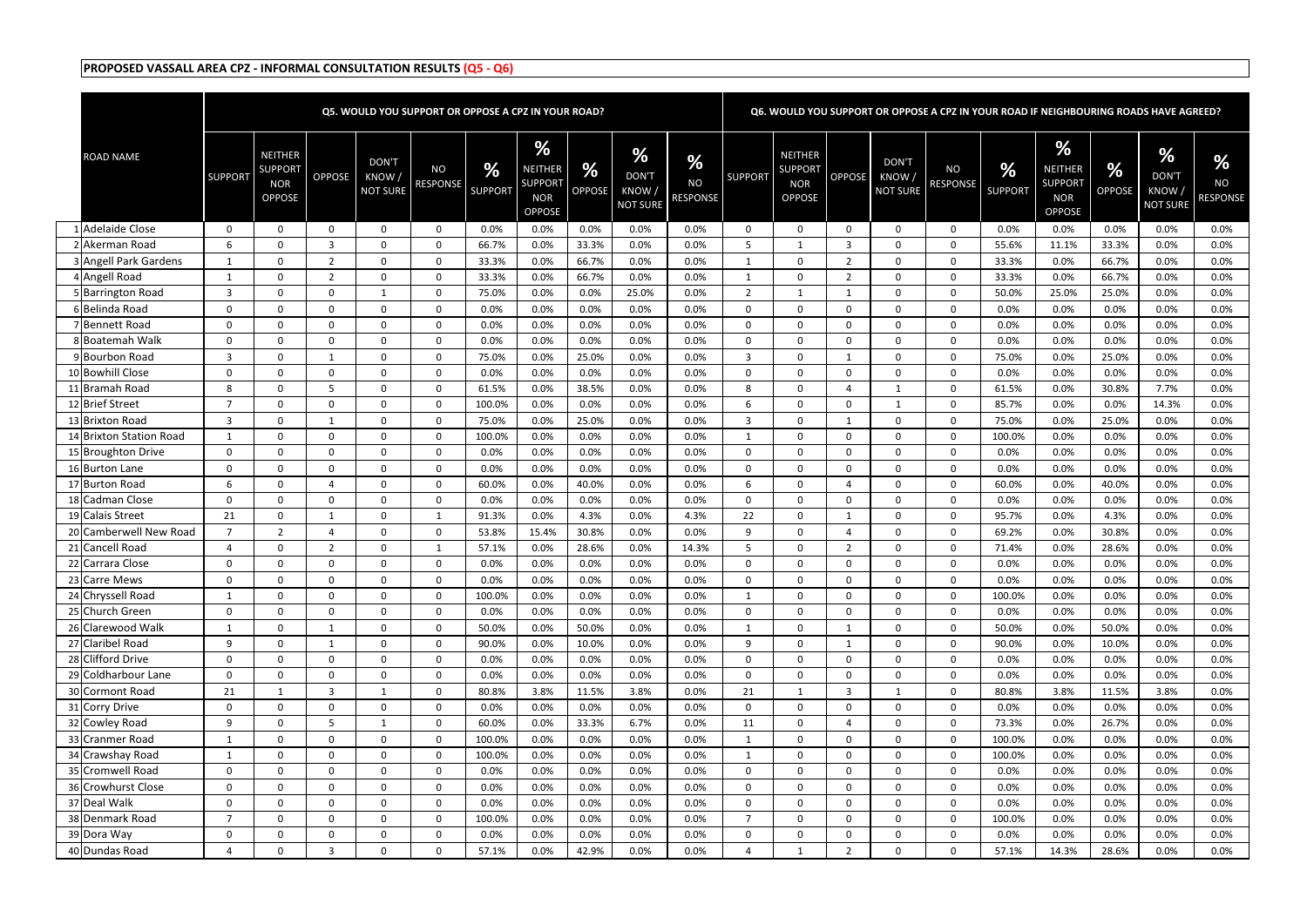|                       |                |                                                                 |                  |                                   | Q5. WOULD YOU SUPPORT OR OPPOSE A CPZ IN YOUR ROAD? |                     |                                                               |                                |                                                          |                            |                |                                                                 |                |                                   | Q6. WOULD YOU SUPPORT OR OPPOSE A CPZ IN YOUR ROAD IF NEIGHBOURING ROADS HAVE AGREED? |                     |                                                                      |                    |                                       |                                   |
|-----------------------|----------------|-----------------------------------------------------------------|------------------|-----------------------------------|-----------------------------------------------------|---------------------|---------------------------------------------------------------|--------------------------------|----------------------------------------------------------|----------------------------|----------------|-----------------------------------------------------------------|----------------|-----------------------------------|---------------------------------------------------------------------------------------|---------------------|----------------------------------------------------------------------|--------------------|---------------------------------------|-----------------------------------|
| <b>ROAD NAME</b>      | <b>SUPPORT</b> | <b>NEITHER</b><br><b>SUPPORT</b><br><b>NOR</b><br><b>OPPOSE</b> | OPPOSE           | DON'T<br>KNOW/<br><b>NOT SURE</b> | <b>NO</b><br><b>RESPONSE</b>                        | %<br><b>SUPPORT</b> | %<br>NEITHER<br><b>SUPPORT</b><br><b>NOR</b><br><b>OPPOSE</b> | $\frac{9}{6}$<br><b>OPPOSE</b> | $\frac{9}{6}$<br><b>DON'T</b><br>KNOW<br><b>NOT SURE</b> | %<br><b>NO</b><br>RESPONSE | <b>SUPPORT</b> | <b>NEITHER</b><br><b>SUPPORT</b><br><b>NOR</b><br><b>OPPOSE</b> | <b>OPPOSE</b>  | DON'T<br>KNOW,<br><b>NOT SURE</b> | <b>NO</b><br><b>RESPONSE</b>                                                          | %<br><b>SUPPORT</b> | %<br><b>NEITHER</b><br><b>SUPPORT</b><br><b>NOR</b><br><b>OPPOSE</b> | %<br><b>OPPOSE</b> | %<br>DON'T<br>KNOW<br><b>NOT SURE</b> | %<br><b>NO</b><br><b>RESPONSE</b> |
| 41 Eaton Drive        | $\mathbf{0}$   | $\Omega$                                                        | $\overline{0}$   | $\overline{0}$                    | $\Omega$                                            | 0.0%                | 0.0%                                                          | 0.0%                           | 0.0%                                                     | 0.0%                       | $\Omega$       | $\Omega$                                                        | $\Omega$       | $\Omega$                          | $\mathbf{0}$                                                                          | 0.0%                | 0.0%                                                                 | 0.0%               | 0.0%                                  | 0.0%                              |
| 42 Elam Close         | 3              | 0                                                               | 0                | $\mathbf 0$                       | 0                                                   | 100.0%              | 0.0%                                                          | 0.0%                           | 0.0%                                                     | 0.0%                       | 3              | 0                                                               | $\overline{0}$ | 0                                 | 0                                                                                     | 100.0%              | 0.0%                                                                 | 0.0%               | 0.0%                                  | 0.0%                              |
| 43 Elam Street        | $\mathbf{0}$   | 0                                                               | $\mathbf 0$      | $\mathbf 0$                       | $\overline{0}$                                      | 0.0%                | 0.0%                                                          | 0.0%                           | 0.0%                                                     | 0.0%                       | $\Omega$       | $\Omega$                                                        | $\Omega$       | $\Omega$                          | 0                                                                                     | 0.0%                | 0.0%                                                                 | 0.0%               | 0.0%                                  | 0.0%                              |
| 44 Eleanor Road       | $\mathbf{0}$   | 0                                                               | 1                | 0                                 | 0                                                   | 0.0%                | 0.0%                                                          | 100.0%                         | 0.0%                                                     | 0.0%                       |                | $\Omega$                                                        | $\Omega$       | $\Omega$                          | 0                                                                                     | 100.0%              | 0.0%                                                                 | 0.0%               | 0.0%                                  | 0.0%                              |
| 45 Elliott Road       | $\Omega$       | 0                                                               | 1                | $\mathbf 0$                       | $\Omega$                                            | 0.0%                | 0.0%                                                          | 100.0%                         | 0.0%                                                     | 0.0%                       | $\Omega$       | $\Omega$                                                        | -1             | $\Omega$                          | 0                                                                                     | 0.0%                | 0.0%                                                                 | 100.0%             | 0.0%                                  | 0.0%                              |
| 46 Evandale Road      | 3              | 0                                                               | $\Omega$         | 0                                 | $\Omega$                                            | 100.0%              | 0.0%                                                          | 0.0%                           | 0.0%                                                     | 0.0%                       | 3              | - 0                                                             | $\Omega$       | $\Omega$                          | $\mathbf{0}$                                                                          | 100.0%              | 0.0%                                                                 | 0.0%               | 0.0%                                  | 0.0%                              |
| 47 Evesham Walk       |                | 0                                                               | $\Omega$         | $\Omega$                          | $\Omega$                                            | 100.0%              | 0.0%                                                          | 0.0%                           | 0.0%                                                     | 0.0%                       |                | - 0                                                             | $\Omega$       | $\Omega$                          | 0                                                                                     | 100.0%              | 0.0%                                                                 | 0.0%               | 0.0%                                  | 0.0%                              |
| 48 Eythorne Road      |                | 0                                                               | -1               | $\mathbf 0$                       | $\Omega$                                            | 50.0%               | 0.0%                                                          | 50.0%                          | 0.0%                                                     | 0.0%                       | $\mathbf{1}$   | $\Omega$                                                        |                | $\Omega$                          | $\boldsymbol{0}$                                                                      | 50.0%               | 0.0%                                                                 | 50.0%              | 0.0%                                  | 0.0%                              |
| 49 Fairbairn Green    | 2              | 0                                                               | $\overline{0}$   | 0                                 | 0                                                   | 100.0%              | 0.0%                                                          | 0.0%                           | 0.0%                                                     | 0.0%                       | 2              | $\Omega$                                                        | $\Omega$       | $\Omega$                          | 0                                                                                     | 100.0%              | 0.0%                                                                 | 0.0%               | 0.0%                                  | 0.0%                              |
| 50 Featley Road       | $\mathbf{0}$   | 0                                                               | $\mathbf 0$      | 0                                 | $\Omega$                                            | 0.0%                | 0.0%                                                          | 0.0%                           | 0.0%                                                     | 0.0%                       | $\Omega$       | $\Omega$                                                        | $\Omega$       | $\Omega$                          | 0                                                                                     | 0.0%                | 0.0%                                                                 | 0.0%               | 0.0%                                  | 0.0%                              |
| 51 Ferrey Mews        | $\mathbf{0}$   | 0                                                               | $\mathbf 0$      | 0                                 | 0                                                   | 0.0%                | 0.0%                                                          | 0.0%                           | 0.0%                                                     | 0.0%                       | $\Omega$       | $\mathbf 0$                                                     | $\Omega$       | $\Omega$                          | 0                                                                                     | 0.0%                | 0.0%                                                                 | 0.0%               | 0.0%                                  | 0.0%                              |
| 52 Fir Grove Road     | $\Omega$       | 0                                                               | $\Omega$         | 0                                 | $\Omega$                                            | 0.0%                | 0.0%                                                          | 0.0%                           | 0.0%                                                     | 0.0%                       | $\Omega$       | $\Omega$                                                        | $\Omega$       | $\Omega$                          | 0                                                                                     | 0.0%                | 0.0%                                                                 | 0.0%               | 0.0%                                  | 0.0%                              |
| 53 Fitzpatrick Road   | $\Omega$       | 0                                                               | $\Omega$         | 0                                 | $\Omega$                                            | 0.0%                | 0.0%                                                          | 0.0%                           | 0.0%                                                     | 0.0%                       | $\Omega$       | - 0                                                             | $\Omega$       | $\Omega$                          | $\mathbf{0}$                                                                          | 0.0%                | 0.0%                                                                 | 0.0%               | 0.0%                                  | 0.0%                              |
| 54 Fiveways Road      | $\mathbf{0}$   | 0                                                               | $\overline{1}$   | $\Omega$                          | $\Omega$                                            | 0.0%                | 0.0%                                                          | 100.0%                         | 0.0%                                                     | 0.0%                       | $\Omega$       | - 0                                                             |                | $\Omega$                          | 0                                                                                     | 0.0%                | 0.0%                                                                 | 100.0%             | 0.0%                                  | 0.0%                              |
| 55 Flaxman Road       | $\mathbf{0}$   | 0                                                               | $\overline{0}$   | 0                                 | $\mathbf{0}$                                        | 0.0%                | 0.0%                                                          | 0.0%                           | 0.0%                                                     | 0.0%                       | $\Omega$       | $\Omega$                                                        | $\Omega$       | $\Omega$                          | 0                                                                                     | 0.0%                | 0.0%                                                                 | 0.0%               | 0.0%                                  | 0.0%                              |
| 56 Flodden Road       | 6              |                                                                 | 1                | 0                                 | 1                                                   | 66.7%               | 11.1%                                                         | 11.1%                          | 0.0%                                                     | 11.1%                      | 4              | -1                                                              | 3              | -1                                | 0                                                                                     | 44.4%               | 11.1%                                                                | 33.3%              | 11.1%                                 | 0.0%                              |
| 57 Fountain Place     | $\Omega$       | 0                                                               | $\mathbf 0$      | 0                                 | $\mathbf{0}$                                        | 0.0%                | 0.0%                                                          | 0.0%                           | 0.0%                                                     | 0.0%                       | $\Omega$       | $\Omega$                                                        | $\Omega$       | $\Omega$                          | 0                                                                                     | 0.0%                | 0.0%                                                                 | 0.0%               | 0.0%                                  | 0.0%                              |
| 58 Foxley Road        | 3              | 0                                                               | 2                | $\mathbf 0$                       | $\Omega$                                            | 60.0%               | 0.0%                                                          | 40.0%                          | 0.0%                                                     | 0.0%                       | 3              | $\Omega$                                                        | $\overline{2}$ | $\Omega$                          | 0                                                                                     | 60.0%               | 0.0%                                                                 | 40.0%              | 0.0%                                  | 0.0%                              |
| 59 Foxley Square      | -1             | 0                                                               | $\Omega$         | $\Omega$                          | $\Omega$                                            | 100.0%              | 0.0%                                                          | 0.0%                           | 0.0%                                                     | 0.0%                       | $\mathbf{1}$   | - 0                                                             | $\Omega$       | $\Omega$                          | 0                                                                                     | 100.0%              | 0.0%                                                                 | 0.0%               | 0.0%                                  | 0.0%                              |
| 60 Frederick Crescent |                | 0                                                               | $\overline{2}$   | $\mathbf 0$                       | $\mathbf 0$                                         | 33.3%               | 0.0%                                                          | 66.7%                          | 0.0%                                                     | 0.0%                       | 1              | $\Omega$                                                        | $\overline{2}$ | $\Omega$                          | 0                                                                                     | 33.3%               | 0.0%                                                                 | 66.7%              | 0.0%                                  | 0.0%                              |
| 61 Geneva Drive       | $\mathbf{0}$   | 0                                                               | 0                | 0                                 | $\mathbf{0}$                                        | 0.0%                | 0.0%                                                          | 0.0%                           | 0.0%                                                     | 0.0%                       | $\mathbf{0}$   | 0                                                               | $\overline{0}$ | 0                                 | 0                                                                                     | 0.0%                | 0.0%                                                                 | 0.0%               | 0.0%                                  | 0.0%                              |
| 62 Gordon Grove       |                | 0                                                               | $\Omega$         | 0                                 | $\Omega$                                            | 100.0%              | 0.0%                                                          | 0.0%                           | 0.0%                                                     | 0.0%                       |                | - 0                                                             | $\Omega$       | $\Omega$                          | 0                                                                                     | 100.0%              | 0.0%                                                                 | 0.0%               | 0.0%                                  | 0.0%                              |
| 63 Gosling Way        | $\Omega$       | 0                                                               | 3                | $\Omega$                          | O                                                   | 0.0%                | 0.0%                                                          | 100.0%                         | 0.0%                                                     | 0.0%                       |                | - 0                                                             | $\overline{z}$ | $\Omega$                          | $\mathbf{0}$                                                                          | 33.3%               | 0.0%                                                                 | 66.7%              | 0.0%                                  | 0.0%                              |
| 64 Halsmere Road      | 8              | $\mathbf{1}$                                                    | $\overline{4}$   | $\mathbf{0}$                      | $\mathbf{0}$                                        | 61.5%               | 7.7%                                                          | 30.8%                          | 0.0%                                                     | 0.0%                       | 9              | $\Omega$                                                        | $\overline{4}$ | $\Omega$                          | 0                                                                                     | 69.2%               | 0.0%                                                                 | 30.8%              | 0.0%                                  | 0.0%                              |
| 65 Henry Road         | $\Omega$       | 0                                                               | $\mathbf 0$      | $\mathbf 0$                       | 1                                                   | 0.0%                | 0.0%                                                          | 0.0%                           | 0.0%                                                     | 100.0%                     | $\mathbf 0$    | $\mathbf 0$                                                     | $\overline{0}$ | $\Omega$                          | 1                                                                                     | 0.0%                | 0.0%                                                                 | 0.0%               | 0.0%                                  | $0.0\%$                           |
| 66 Heritage Close     | -1             | 0                                                               | $\mathbf 0$      | 0                                 | $\mathbf{0}$                                        | 100.0%              | 0.0%                                                          | 0.0%                           | 0.0%                                                     | 0.0%                       | 1              | 0                                                               | $\overline{0}$ | $\mathbf{0}$                      | 0                                                                                     | 100.0%              | 0.0%                                                                 | 0.0%               | 0.0%                                  | 0.0%                              |
| 67 Hilda Lockert Walk | $\mathbf 0$    | $\mathbf{0}$                                                    | 1                | $\mathbf 0$                       | $\mathbf{0}$                                        | 0.0%                | 0.0%                                                          | 100.0%                         | 0.0%                                                     | 0.0%                       | $\mathbf{0}$   | $\mathbf 0$                                                     | $\mathbf 0$    | 1                                 | $\mathbf 0$                                                                           | 0.0%                | 0.0%                                                                 | 0.0%               | 100.0%                                | 0.0%                              |
| 68 Hilda Terrace      | $\mathbf 0$    | 0                                                               | $\mathbf 0$      | $\mathbf 0$                       | $\mathbf 0$                                         | 0.0%                | 0.0%                                                          | 0.0%                           | 0.0%                                                     | 0.0%                       | $\mathbf{0}$   | $\mathbf 0$                                                     | $\mathbf{0}$   | $\mathbf{0}$                      | 0                                                                                     | 0.0%                | 0.0%                                                                 | 0.0%               | 0.0%                                  | 0.0%                              |
| 69 Hillmead Drive     | $\mathbf{0}$   | $\mathbf{0}$                                                    | $\mathbf{1}$     | $\mathbf 0$                       | $\mathbf 0$                                         | 0.0%                | 0.0%                                                          | 100.0%                         | 0.0%                                                     | 0.0%                       | $\mathbf{0}$   | $\mathbf 0$                                                     | 1              | $\mathbf 0$                       | $\mathbf 0$                                                                           | 0.0%                | 0.0%                                                                 | 100.0%             | 0.0%                                  | 0.0%                              |
| 70 Hinton Road        | -1             | $\mathbf{0}$                                                    | $\mathbf 0$      | $\mathbf 0$                       | 0                                                   | 100.0%              | 0.0%                                                          | 0.0%                           | 0.0%                                                     | 0.0%                       | 1              | $\mathbf 0$                                                     | $\mathbf 0$    | $\mathbf 0$                       | $\bf{0}$                                                                              | 100.0%              | 0.0%                                                                 | 0.0%               | 0.0%                                  | $0.0\%$                           |
| 71 Holland Grove      | 3              | 0                                                               | 1                | $\mathbf{0}$                      | $\mathbf{0}$                                        | 75.0%               | 0.0%                                                          | 25.0%                          | 0.0%                                                     | $0.0\%$                    | 3              | $\mathbf 0$                                                     | 1              | $\mathbf{0}$                      | 0                                                                                     | 75.0%               | 0.0%                                                                 | 25.0%              | 0.0%                                  | 0.0%                              |
| 72 Horle Walk         | $\mathbf{0}$   | $\Omega$                                                        | $\mathbf 0$      | $\mathbf 0$                       | $\mathbf 0$                                         | 0.0%                | 0.0%                                                          | 0.0%                           | 0.0%                                                     | 0.0%                       | $\Omega$       | $\Omega$                                                        | $\mathbf 0$    | $\Omega$                          | $\boldsymbol{0}$                                                                      | 0.0%                | 0.0%                                                                 | 0.0%               | 0.0%                                  | 0.0%                              |
| 73 Inglis Street      | -1             | $\mathbf{0}$                                                    | $\mathbf 0$      | $\mathbf 0$                       | $\mathbf{0}$                                        | 100.0%              | 0.0%                                                          | 0.0%                           | 0.0%                                                     | 0.0%                       | 1              | $\mathbf 0$                                                     | $\mathbf 0$    | $\mathbf 0$                       | $\boldsymbol{0}$                                                                      | 100.0%              | 0.0%                                                                 | 0.0%               | 0.0%                                  | 0.0%                              |
| 74 Kendal Close       | -1             | 0                                                               | $\boldsymbol{0}$ | $\mathbf 0$                       | 0                                                   | 100.0%              | 0.0%                                                          | 0.0%                           | 0.0%                                                     | 0.0%                       | 1              | $\mathbf 0$                                                     | $\mathbf 0$    | $\mathbf 0$                       | $\mathbf 0$                                                                           | 100.0%              | 0.0%                                                                 | 0.0%               | 0.0%                                  | 0.0%                              |
| 75 Knatchbull Road    | 28             | 0                                                               | 1                | $\mathbf{1}$                      | $\mathbf{0}$                                        | 93.3%               | 0.0%                                                          | 3.3%                           | 3.3%                                                     | 0.0%                       | 27             | -1                                                              | $\Omega$       | $\overline{2}$                    | 0                                                                                     | 90.0%               | 3.3%                                                                 | 0.0%               | 6.7%                                  | 0.0%                              |
| 76 Langton Road       | $\overline{0}$ | $\mathbf{0}$                                                    | $6\overline{6}$  | $\mathbf 0$                       | $\mathbf 0$                                         | 0.0%                | 0.0%                                                          | 100.0%                         | 0.0%                                                     | 0.0%                       | $\mathbf{0}$   | $\mathbf 0$                                                     | 6              | $\mathbf 0$                       | $\mathbf 0$                                                                           | 0.0%                | 0.0%                                                                 | 100.0%             | 0.0%                                  | $0.0\%$                           |
| 77 Lennox Road        | $\Omega$       | 0                                                               | $\mathbf 0$      | $\mathbf{0}$                      | $\mathbf 0$                                         | 0.0%                | 0.0%                                                          | 0.0%                           | 0.0%                                                     | 0.0%                       | $\Omega$       | $\mathbf 0$                                                     | $\mathbf 0$    | $\Omega$                          | $\boldsymbol{0}$                                                                      | 0.0%                | 0.0%                                                                 | 0.0%               | 0.0%                                  | $0.0\%$                           |
| 78 Lilford Road       | 13             | 0                                                               | 1                | $\mathbf 0$                       | $\overline{0}$                                      | 92.9%               | 0.0%                                                          | 7.1%                           | 0.0%                                                     | 0.0%                       | 12             | $\mathbf{1}$                                                    | $\Omega$       | $\mathbf{1}$                      | 0                                                                                     | 85.7%               | 7.1%                                                                 | 0.0%               | 7.1%                                  | 0.0%                              |
| 79 Listowel Close     | $\mathbf 0$    | 0                                                               | $\boldsymbol{0}$ | $\mathbf 0$                       | 0                                                   | 0.0%                | 0.0%                                                          | 0.0%                           | 0.0%                                                     | 0.0%                       | $\mathbf 0$    | $\mathbf 0$                                                     | $\mathbf 0$    | 0                                 | $\mathbf 0$                                                                           | 0.0%                | 0.0%                                                                 | 0.0%               | 0.0%                                  | 0.0%                              |
| 80 Lord Holland Lane  | 0              | 0                                                               | $\mathbf 0$      | $\mathbf 0$                       | $\mathbf{0}$                                        | 0.0%                | 0.0%                                                          | 0.0%                           | 0.0%                                                     | 0.0%                       | $\mathbf 0$    | $\mathbf 0$                                                     | $\mathbf 0$    | 0                                 | 0                                                                                     | 0.0%                | 0.0%                                                                 | 0.0%               | 0.0%                                  | $0.0\%$                           |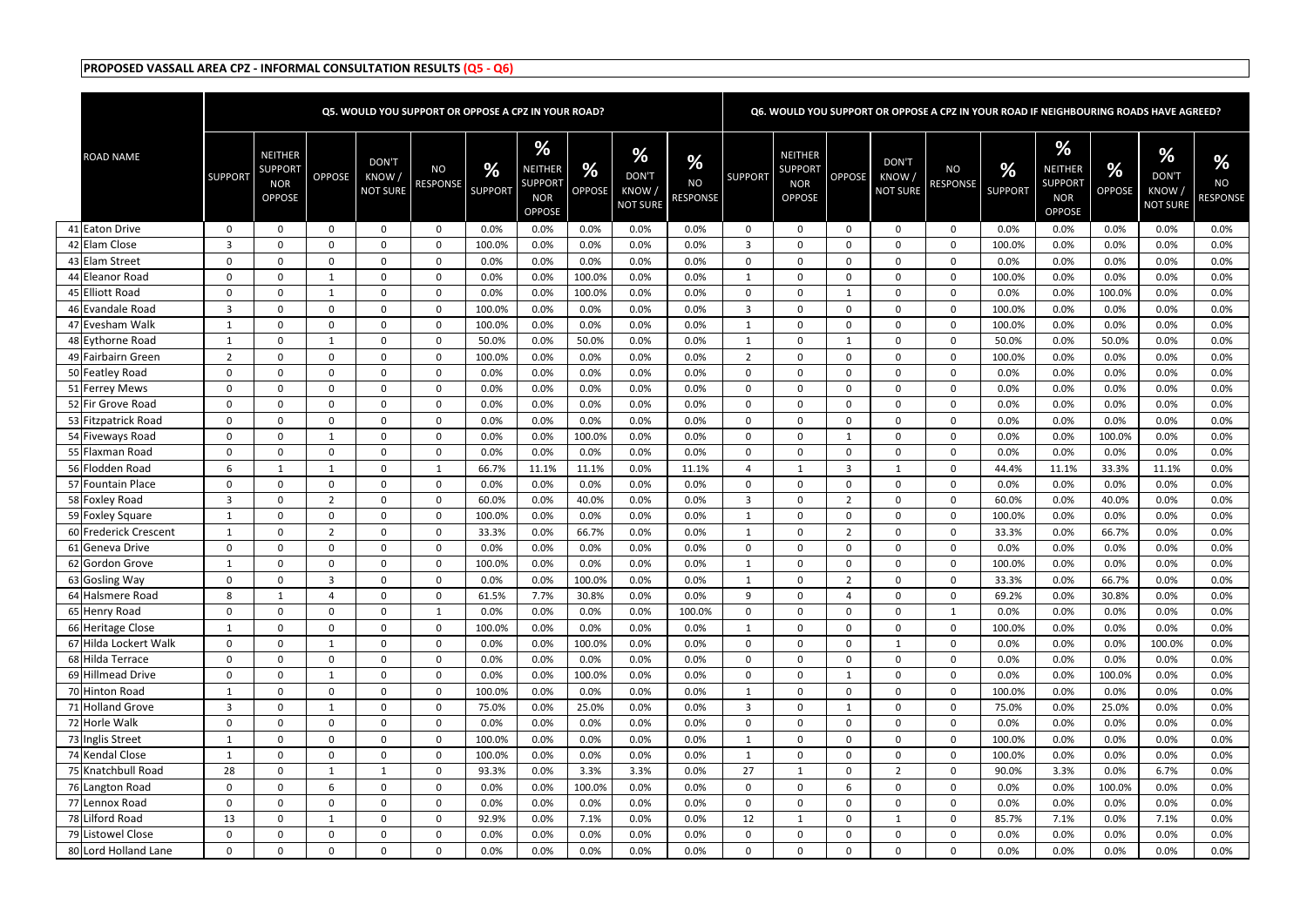|                         |                |                                                                 |                  |                                    | Q5. WOULD YOU SUPPORT OR OPPOSE A CPZ IN YOUR ROAD? |                            |                                                               |                                |                                                          |                            |                  |                                                                 |                  |                                          | Q6. WOULD YOU SUPPORT OR OPPOSE A CPZ IN YOUR ROAD IF NEIGHBOURING ROADS HAVE AGREED? |                     |                                                               |                    |                                       |                                               |
|-------------------------|----------------|-----------------------------------------------------------------|------------------|------------------------------------|-----------------------------------------------------|----------------------------|---------------------------------------------------------------|--------------------------------|----------------------------------------------------------|----------------------------|------------------|-----------------------------------------------------------------|------------------|------------------------------------------|---------------------------------------------------------------------------------------|---------------------|---------------------------------------------------------------|--------------------|---------------------------------------|-----------------------------------------------|
| <b>ROAD NAME</b>        | <b>SUPPORT</b> | <b>NEITHER</b><br><b>SUPPORT</b><br><b>NOR</b><br><b>OPPOSE</b> | <b>OPPOSE</b>    | DON'T<br>KNOW /<br><b>NOT SURE</b> | <b>NO</b><br><b>RESPONSE</b>                        | <b>%</b><br><b>SUPPORT</b> | %<br>NEITHER<br><b>SUPPORT</b><br><b>NOR</b><br><b>OPPOSE</b> | $\frac{9}{6}$<br><b>OPPOSE</b> | $\frac{9}{6}$<br><b>DON'T</b><br>KNOW<br><b>NOT SURE</b> | %<br><b>NO</b><br>RESPONSE | <b>SUPPORT</b>   | <b>NEITHER</b><br><b>SUPPORT</b><br><b>NOR</b><br><b>OPPOSE</b> | <b>OPPOSE</b>    | <b>DON'T</b><br>KNOW,<br><b>NOT SURE</b> | <b>NO</b><br><b>RESPONSE</b>                                                          | %<br><b>SUPPORT</b> | %<br>NEITHER<br><b>SUPPORT</b><br><b>NOR</b><br><b>OPPOSE</b> | %<br><b>OPPOSE</b> | %<br>DON'T<br>KNOW<br><b>NOT SURE</b> | $\frac{9}{6}$<br><b>NO</b><br><b>RESPONSE</b> |
| 81 Lothian Road         | -6             | 0                                                               | -5               |                                    |                                                     | 46.2%                      | 0.0%                                                          | 38.5%                          | 7.7%                                                     | 7.7%                       | 8                | $\Omega$                                                        | $\Delta$         | $\Omega$                                 | $\mathbf 1$                                                                           | 66.7%               | 0.0%                                                          | 33.3%              | 0.0%                                  | 7.7%                                          |
| 82 Loughborough Park    | 11             | 0                                                               | -5               | $\Omega$                           | $\Omega$                                            | 68.8%                      | 0.0%                                                          | 31.3%                          | 0.0%                                                     | 0.0%                       | 11               | $\Omega$                                                        | -5               | $\Omega$                                 | $\mathbf{0}$                                                                          | 68.8%               | 0.0%                                                          | 31.3%              | 0.0%                                  | 0.0%                                          |
| 83 Loughborough Road    | 13             | 0                                                               | $\overline{3}$   | 0                                  | $\overline{0}$                                      | 81.3%                      | 0.0%                                                          | 18.8%                          | 0.0%                                                     | 0.0%                       | 12               | $\Omega$                                                        |                  | $\Omega$                                 | 0                                                                                     | 75.0%               | 0.0%                                                          | 25.0%              | 0.0%                                  | 0.0%                                          |
| 84 Major Close          | $\mathbf{0}$   | 0                                                               | $\overline{0}$   | 0                                  | $\Omega$                                            | 0.0%                       | 0.0%                                                          | 0.0%                           | 0.0%                                                     | 0.0%                       | $\Omega$         | $\Omega$                                                        | $\Omega$         | $\Omega$                                 | 0                                                                                     | 0.0%                | 0.0%                                                          | 0.0%               | 0.0%                                  | 0.0%                                          |
| 85 Mallams Mews         | $\Omega$       | 0                                                               | 1                | 0                                  | $\Omega$                                            | 0.0%                       | 0.0%                                                          | 100.0%                         | 0.0%                                                     | 0.0%                       | $\Omega$         | $\Omega$                                                        | -1               | $\Omega$                                 | 0                                                                                     | 0.0%                | 0.0%                                                          | 100.0%             | 0.0%                                  | 0.0%                                          |
| 86 Mandela Street       | $\Omega$       | 0                                                               | $\Omega$         | $\mathbf 0$                        | $\Omega$                                            | 0.0%                       | 0.0%                                                          | 0.0%                           | 0.0%                                                     | 0.0%                       | $\Omega$         | $\Omega$                                                        | $\Omega$         | $\Omega$                                 | 0                                                                                     | 0.0%                | 0.0%                                                          | 0.0%               | 0.0%                                  | 0.0%                                          |
| 87 Mansion Close        | $\Omega$       | 0                                                               | $\Omega$         | $\Omega$                           | $\Omega$                                            | 0.0%                       | 0.0%                                                          | 0.0%                           | 0.0%                                                     | 0.0%                       | $\Omega$         | - 0                                                             | $\Omega$         | $\Omega$                                 | $\mathbf{0}$                                                                          | 0.0%                | 0.0%                                                          | 0.0%               | 0.0%                                  | 0.0%                                          |
| 88 Marcella Road        | $\mathbf{0}$   | 0                                                               | $\Omega$         | 0                                  | $\Omega$                                            | 0.0%                       | 0.0%                                                          | 0.0%                           | 0.0%                                                     | 0.0%                       | $\Omega$         | - 0                                                             | $\Omega$         | $\Omega$                                 | 0                                                                                     | 0.0%                | 0.0%                                                          | 0.0%               | 0.0%                                  | 0.0%                                          |
| 89 Melbourne Mews       | 3              | 0                                                               | $\overline{1}$   | $\Omega$                           | $\Omega$                                            | 75.0%                      | 0.0%                                                          | 25.0%                          | 0.0%                                                     | 0.0%                       | 3                | $\Omega$                                                        |                  | $\Omega$                                 | 0                                                                                     | 75.0%               | 0.0%                                                          | 25.0%              | 0.0%                                  | 0.0%                                          |
| 90 Millbrook Road       | 10             | 0                                                               | $\overline{3}$   | 0                                  | $\overline{0}$                                      | 76.9%                      | 0.0%                                                          | 23.1%                          | 0.0%                                                     | 0.0%                       | 8                | $\Omega$                                                        | -5               | $\Omega$                                 | 0                                                                                     | 61.5%               | 0.0%                                                          | 38.5%              | 0.0%                                  | 0.0%                                          |
| 91 Minerva Close        | $\mathbf{0}$   | 0                                                               | $\overline{0}$   | $\mathbf 0$                        | $\Omega$                                            | 0.0%                       | 0.0%                                                          | 0.0%                           | 0.0%                                                     | 0.0%                       | $\Omega$         | $\Omega$                                                        | $\Omega$         | $\Omega$                                 | 0                                                                                     | 0.0%                | 0.0%                                                          | 0.0%               | 0.0%                                  | 0.0%                                          |
| 92 Minet Road           | $\Omega$       | 0                                                               | 2                | $\mathbf{1}$                       | $\Omega$                                            | 0.0%                       | 0.0%                                                          | 66.7%                          | 33.3%                                                    | 0.0%                       | $\mathbf{1}$     | $\Omega$                                                        | $\overline{2}$   | $\Omega$                                 | 0                                                                                     | 33.3%               | 0.0%                                                          | 66.7%              | 0.0%                                  | 0.0%                                          |
| 93 Moorland Road        | 2              | 0                                                               | $\overline{2}$   | 0                                  | $\Omega$                                            | 50.0%                      | 0.0%                                                          | 50.0%                          | 0.0%                                                     | 0.0%                       | 2                | $\Omega$                                                        | -2               | $\Omega$                                 | 0                                                                                     | 50.0%               | 0.0%                                                          | 50.0%              | 0.0%                                  | 0.0%                                          |
| 94 Morrison Road        | $\mathbf{0}$   | 0                                                               | $\overline{0}$   | 0                                  | $\Omega$                                            | 0.0%                       | 0.0%                                                          | 0.0%                           | 0.0%                                                     | 0.0%                       | $\Omega$         | - 0                                                             | $\Omega$         | $\Omega$                                 | 0                                                                                     | 0.0%                | 0.0%                                                          | 0.0%               | 0.0%                                  | 0.0%                                          |
| 95 Mostyn Road          | -1             |                                                                 | 1                | $\mathbf 0$                        | $\overline{0}$                                      | 33.3%                      | 33.3%                                                         | 33.3%                          | 0.0%                                                     | 0.0%                       | $\mathbf{1}$     | -1                                                              | $\Omega$         | 1                                        | $\mathbf{0}$                                                                          | 33.3%               | 33.3%                                                         | 0.0%               | 33.3%                                 | 0.0%                                          |
| 96 Myatt Road           | $\overline{2}$ | 0                                                               | $\overline{2}$   | $\overline{0}$                     | $\overline{0}$                                      | 50.0%                      | 0.0%                                                          | 50.0%                          | 0.0%                                                     | 0.0%                       | 2                | - 0                                                             |                  | -1                                       | 0                                                                                     | 50.0%               | 0.0%                                                          | 25.0%              | 25.0%                                 | 0.0%                                          |
| 97 Navarre Road         | 1              | 0                                                               | $\mathbf 0$      | 0                                  | $\overline{0}$                                      | 100.0%                     | 0.0%                                                          | 0.0%                           | 0.0%                                                     | 0.0%                       | $\mathbf{1}$     | $\Omega$                                                        | $\Omega$         | $\Omega$                                 | 0                                                                                     | 100.0%              | 0.0%                                                          | 0.0%               | 0.0%                                  | 0.0%                                          |
| 98 Normandy Road        | 3              |                                                                 | 1                | $\overline{0}$                     | $\Omega$                                            | 60.0%                      | 20.0%                                                         | 20.0%                          | 0.0%                                                     | 0.0%                       | 3                | $\Omega$                                                        | $\Omega$         | 2                                        | 0                                                                                     | 60.0%               | 0.0%                                                          | 0.0%               | 40.0%                                 | 0.0%                                          |
| 99 Norval Green         | $\Omega$       | 0                                                               | $\Omega$         | $\mathbf 0$                        | $\Omega$                                            | 0.0%                       | 0.0%                                                          | 0.0%                           | 0.0%                                                     | 0.0%                       | $\Omega$         | $\Omega$                                                        | $\Omega$         | $\Omega$                                 | $\mathbf{0}$                                                                          | 0.0%                | 0.0%                                                          | 0.0%               | 0.0%                                  | 0.0%                                          |
| 100 Offenham Road       | $\Omega$       | 0                                                               | $\Omega$         | $\Omega$                           | $\Omega$                                            | 0.0%                       | 0.0%                                                          | 0.0%                           | 0.0%                                                     | 0.0%                       | $\Omega$         | - 0                                                             | $\Omega$         | $\Omega$                                 | $\mathbf{0}$                                                                          | 0.0%                | 0.0%                                                          | 0.0%               | 0.0%                                  | 0.0%                                          |
| 101 Overton Road        | $\Omega$       | 0                                                               | 1                | $\overline{0}$                     | $\Omega$                                            | 0.0%                       | 0.0%                                                          | 100.0%                         | 0.0%                                                     | 0.0%                       | $\Omega$         | - 0                                                             |                  | $\Omega$                                 | 0                                                                                     | 0.0%                | 0.0%                                                          | 100.0%             | 0.0%                                  | 0.0%                                          |
| 102 Patmos Road         | 3              | 0                                                               | 3                | $\Omega$                           | $\Omega$                                            | 50.0%                      | 0.0%                                                          | 50.0%                          | 0.0%                                                     | 0.0%                       | 3                | - 0                                                             | 3                | $\Omega$                                 | $\mathbf{0}$                                                                          | 50.0%               | 0.0%                                                          | 50.0%              | 0.0%                                  | 0.0%                                          |
| 103 Paulet Road         | 16             |                                                                 | 7                |                                    | $\Omega$                                            | 59.3%                      | 11.1%                                                         | 25.9%                          | 3.7%                                                     | 0.0%                       | 19               |                                                                 | 6                |                                          | $\Omega$                                                                              | 70.4%               | 3.7%                                                          | 22.2%              | 3.7%                                  | 0.0%                                          |
| 104 Peckford Place      | $\Omega$       | $\mathbf{1}$                                                    | $\overline{3}$   | $\mathbf 0$                        | $\mathbf 0$                                         | 0.0%                       | 25.0%                                                         | 75.0%                          | 0.0%                                                     | 0.0%                       | $\Omega$         |                                                                 | $\overline{2}$   | 1                                        | $\mathbf 0$                                                                           | 0.0%                | 25.0%                                                         | 50.0%              | 25.0%                                 | 0.0%                                          |
| 105 Penford Street      | $\overline{7}$ | 0                                                               | $\mathbf 0$      | $\mathbf 0$                        | $\mathbf 0$                                         | 100.0%                     | 0.0%                                                          | 0.0%                           | 0.0%                                                     | 0.0%                       | $\overline{7}$   | $\Omega$                                                        | $\Omega$         | $\Omega$                                 | $\mathbf 0$                                                                           | 100.0%              | 0.0%                                                          | 0.0%               | 0.0%                                  | $0.0\%$                                       |
| 106 Perseverance Place  | $\Omega$       | 0                                                               | $\mathbf 0$      | 0                                  | $\mathbf{0}$                                        | 0.0%                       | 0.0%                                                          | 0.0%                           | 0.0%                                                     | 0.0%                       | $\Omega$         | $\Omega$                                                        | $\overline{0}$   | $\mathbf{0}$                             | 0                                                                                     | 0.0%                | 0.0%                                                          | 0.0%               | 0.0%                                  | 0.0%                                          |
| 107 Rathgar Road        | $\mathbf{0}$   | 0                                                               | $\boldsymbol{0}$ | 0                                  | $\mathbf 0$                                         | 0.0%                       | 0.0%                                                          | 0.0%                           | 0.0%                                                     | 0.0%                       | $\mathbf 0$      | $\mathbf 0$                                                     | $\mathbf 0$      | $\mathbf{0}$                             | $\mathbf 0$                                                                           | 0.0%                | 0.0%                                                          | 0.0%               | 0.0%                                  | 0.0%                                          |
| 108 Regency Mews        | $\mathbf 0$    | 0                                                               | $\mathbf 0$      | 0                                  | 0                                                   | 0.0%                       | 0.0%                                                          | 0.0%                           | 0.0%                                                     | 0.0%                       | $\mathbf 0$      | $\mathbf 0$                                                     | $\mathbf 0$      | $\mathbf{0}$                             | 0                                                                                     | 0.0%                | 0.0%                                                          | 0.0%               | 0.0%                                  | 0.0%                                          |
| 109 Ridgway Road        | 0              | 0                                                               | 1                | $\mathbf 0$                        | $\mathbf 0$                                         | 0.0%                       | 0.0%                                                          | 100.0%                         | 0.0%                                                     | 0.0%                       | $\mathbf{0}$     | $\mathbf 0$                                                     | 1                | 0                                        | $\mathbf 0$                                                                           | 0.0%                | 0.0%                                                          | 100.0%             | 0.0%                                  | 0.0%                                          |
| 110 Rupert Gardens      | $\overline{2}$ | 0                                                               | $\mathbf 0$      | $\mathbf 0$                        | 0                                                   | 100.0%                     | 0.0%                                                          | 0.0%                           | 0.0%                                                     | 0.0%                       | $\overline{2}$   | $\mathbf 0$                                                     | $\mathbf 0$      | $\mathbf{0}$                             | $\mathbf 0$                                                                           | 100.0%              | 0.0%                                                          | 0.0%               | 0.0%                                  | 0.0%                                          |
| 111 Russell Grove       | 6              | 0                                                               | 1                | $\mathbf 0$                        | $\mathbf 0$                                         | 85.7%                      | 0.0%                                                          | 14.3%                          | 0.0%                                                     | 0.0%                       | 6                | $\Omega$                                                        | $\overline{1}$   | $\mathbf{0}$                             | $\mathbf 0$                                                                           | 85.7%               | 0.0%                                                          | 14.3%              | 0.0%                                  | 0.0%                                          |
| 112 Salisbury Place     | 2              | 0                                                               | $\mathbf 0$      | 0                                  | $\mathbf 0$                                         | 100.0%                     | 0.0%                                                          | 0.0%                           | 0.0%                                                     | 0.0%                       | $\overline{2}$   | $\mathbf 0$                                                     | $\mathbf 0$      | $\Omega$                                 | $\mathbf 0$                                                                           | 100.0%              | 0.0%                                                          | 0.0%               | 0.0%                                  | 0.0%                                          |
| 113 Serenaders Road     | $\mathbf{0}$   | 0                                                               | $\mathbf 0$      | 0                                  | $\overline{0}$                                      | 0.0%                       | 0.0%                                                          | 0.0%                           | 0.0%                                                     | 0.0%                       | $\mathbf 0$      | $\mathbf 0$                                                     | $\mathbf 0$      | $\mathbf{0}$                             | 0                                                                                     | 0.0%                | 0.0%                                                          | 0.0%               | 0.0%                                  | 0.0%                                          |
| 114 Shakespeare Road    | $\mathbf{0}$   | $\mathbf{0}$                                                    | $\boldsymbol{0}$ | 0                                  | $\mathbf 0$                                         | 0.0%                       | 0.0%                                                          | 0.0%                           | 0.0%                                                     | 0.0%                       | $\mathbf 0$      | $\mathbf 0$                                                     | $\mathbf 0$      | $\mathbf{0}$                             | $\mathbf 0$                                                                           | 0.0%                | 0.0%                                                          | 0.0%               | 0.0%                                  | 0.0%                                          |
| 115 Shore Way           | $\mathbf 0$    | 0                                                               | $\mathbf 0$      | $\mathbf 0$                        | $\mathbf{0}$                                        | 0.0%                       | 0.0%                                                          | 0.0%                           | 0.0%                                                     | 0.0%                       | $\mathbf 0$      | $\mathbf 0$                                                     | $\mathbf 0$      | 0                                        | $\boldsymbol{0}$                                                                      | 0.0%                | 0.0%                                                          | 0.0%               | 0.0%                                  | 0.0%                                          |
| 116 Somerleyton Road    | 1              | $\mathbf 0$                                                     | $\mathbf{1}$     | $\mathbf 0$                        | $\mathbf 0$                                         | 50.0%                      | 0.0%                                                          | 50.0%                          | 0.0%                                                     | 0.0%                       | 1                | $\mathbf 0$                                                     | 1                | 0                                        | $\mathbf 0$                                                                           | 50.0%               | 0.0%                                                          | 50.0%              | 0.0%                                  | 0.0%                                          |
| 117 Sorrell Close       | $\mathbf{0}$   | $\mathbf{0}$                                                    | $\mathbf 0$      | $\mathbf 0$                        | $\mathbf 0$                                         | 0.0%                       | 0.0%                                                          | 0.0%                           | 0.0%                                                     | 0.0%                       | $\boldsymbol{0}$ | 0                                                               | $\mathbf 0$      | $\mathbf 0$                              | $\mathbf 0$                                                                           | 0.0%                | 0.0%                                                          | 0.0%               | 0.0%                                  | $0.0\%$                                       |
| 118 Spicer Close        | $\overline{1}$ | $\mathbf{0}$                                                    | $\mathbf 0$      | $\mathbf 0$                        | $\mathbf 0$                                         | 100.0%                     | 0.0%                                                          | 0.0%                           | 0.0%                                                     | 0.0%                       | $\mathbf{1}$     | $\Omega$                                                        | $\overline{0}$   | $\mathbf{0}$                             | $\mathbf 0$                                                                           | 100.0%              | 0.0%                                                          | 0.0%               | 0.0%                                  | 0.0%                                          |
| 119 St James's Crescent | $\mathbf{0}$   | 0                                                               | 1                | 0                                  | 0                                                   | 0.0%                       | 0.0%                                                          | 100.0%                         | 0.0%                                                     | 0.0%                       | $\mathbf 0$      | $\mathbf 0$                                                     | 1                | 0                                        | $\mathbf 0$                                                                           | 0.0%                | 0.0%                                                          | 100.0%             | 0.0%                                  | 0.0%                                          |
| 120 St Lawrence Way     | $\mathbf 0$    | 0                                                               | $\mathbf 0$      | $\mathbf 0$                        | $\mathbf{0}$                                        | 0.0%                       | 0.0%                                                          | 0.0%                           | 0.0%                                                     | 0.0%                       | 0                | 0                                                               | $\boldsymbol{0}$ | 0                                        | $\mathbf 0$                                                                           | 0.0%                | 0.0%                                                          | 0.0%               | 0.0%                                  | 0.0%                                          |
|                         |                |                                                                 |                  |                                    |                                                     |                            |                                                               |                                |                                                          |                            |                  |                                                                 |                  |                                          |                                                                                       |                     |                                                               |                    |                                       |                                               |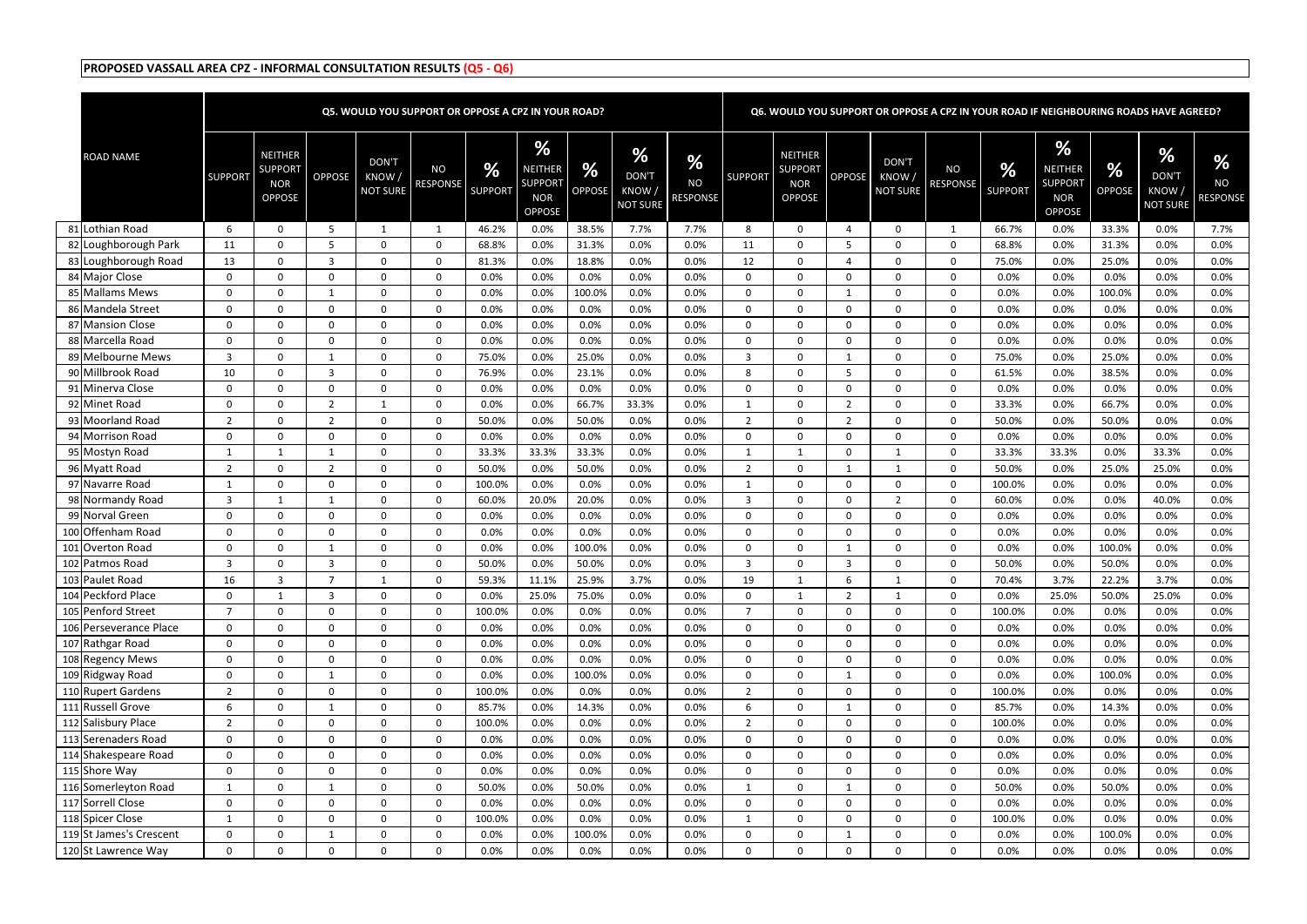|                      |                |                                                                 |               |                                   | <b>Q5. WOULD YOU SUPPORT OR OPPOSE A CPZ IN YOUR ROAD?</b> |                            |                                                               |                         |                                              |                                      |                |                                                                 |          |                                          |                              |                     |                                                                  |                                | Q6. WOULD YOU SUPPORT OR OPPOSE A CPZ IN YOUR ROAD IF NEIGHBOURING ROADS HAVE AGREED? |                                   |
|----------------------|----------------|-----------------------------------------------------------------|---------------|-----------------------------------|------------------------------------------------------------|----------------------------|---------------------------------------------------------------|-------------------------|----------------------------------------------|--------------------------------------|----------------|-----------------------------------------------------------------|----------|------------------------------------------|------------------------------|---------------------|------------------------------------------------------------------|--------------------------------|---------------------------------------------------------------------------------------|-----------------------------------|
| <b>ROAD NAME</b>     | <b>SUPPORT</b> | <b>NEITHER</b><br><b>SUPPORT</b><br><b>NOR</b><br><b>OPPOSE</b> | <b>OPPOSE</b> | DON'T<br>KNOW/<br><b>NOT SURE</b> | <b>NO</b><br><b>RESPONSE</b>                               | <b>%</b><br><b>SUPPORT</b> | %<br>NEITHER<br><b>SUPPORT</b><br><b>NOR</b><br><b>OPPOSE</b> | $\frac{9}{6}$<br>OPPOSE | %<br><b>DON'T</b><br>KNOW<br><b>NOT SURE</b> | <b>Vol.</b><br><b>NO</b><br>RESPONSE | <b>SUPPORT</b> | <b>NEITHER</b><br><b>SUPPORT</b><br><b>NOR</b><br><b>OPPOSE</b> | OPPOSE   | <b>DON'T</b><br>KNOW,<br><b>NOT SURE</b> | <b>NO</b><br><b>RESPONSE</b> | %<br><b>SUPPORT</b> | $\%$<br>NEITHER<br><b>SUPPORT</b><br><b>NOR</b><br><b>OPPOSE</b> | $\frac{9}{6}$<br><b>OPPOSE</b> | $\frac{9}{6}$<br>DON'T<br>KNOW/<br><b>NOT SURE</b>                                    | %<br><b>NO</b><br><b>RESPONSE</b> |
| 121 Station Avenue   |                | 0                                                               | $\Omega$      | $\Omega$                          | 0                                                          | 0.0%                       | 0.0%                                                          | 0.0%                    | 0.0%                                         | $0.0\%$                              |                |                                                                 | $\Omega$ | 0                                        | $\mathbf{0}$                 | 0.0%                | 0.0%                                                             | 0.0%                           | 0.0%                                                                                  | 0.0%                              |
| 122 Styles Gardens   |                |                                                                 | $\Omega$      | $\Omega$                          | 0                                                          | 100.0%                     | 0.0%                                                          | 0.0%                    | 0.0%                                         | 0.0%                                 |                | $\Omega$                                                        | $\Omega$ | $\Omega$                                 | 0                            | 100.0%              | 0.0%                                                             | 0.0%                           | 0.0%                                                                                  | 0.0%                              |
| 123 Swinford Gardens | 0              | $\Omega$                                                        | $\Omega$      | $\Omega$                          | $\Omega$                                                   | 0.0%                       | 0.0%                                                          | 0.0%                    | 0.0%                                         | 0.0%                                 | $\Omega$       | $\Omega$                                                        | $\Omega$ | $\Omega$                                 | $\mathbf{0}$                 | 0.0%                | 0.0%                                                             | 0.0%                           | 0.0%                                                                                  | 0.0%                              |
| 124 Tavern Lane      |                | $\Omega$                                                        | $\Omega$      | $\Omega$                          | $\Omega$                                                   | 100.0%                     | 0.0%                                                          | 0.0%                    | 0.0%                                         | 0.0%                                 |                | $\Omega$                                                        | $\Omega$ | $\Omega$                                 | $\mathbf{0}$                 | 100.0%              | 0.0%                                                             | 0.0%                           | 0.0%                                                                                  | 0.0%                              |
| 125 Templar Street   |                |                                                                 | $\Omega$      |                                   | $\Omega$                                                   | 70.0%                      | 20.0%                                                         | 0.0%                    | 10.0%                                        | 0.0%                                 | -8             | $\overline{2}$                                                  | $\Omega$ | $\Omega$                                 | $\mathbf{0}$                 | 80.0%               | 20.0%                                                            | 0.0%                           | 0.0%                                                                                  | 0.0%                              |
| 126 Tilia Walk       |                | 0                                                               | $\Omega$      | 0                                 | $\Omega$                                                   | 0.0%                       | 0.0%                                                          | 0.0%                    | 0.0%                                         | 0.0%                                 |                | $\Omega$                                                        | $\Omega$ | $\Omega$                                 | $\mathbf{0}$                 | 0.0%                | 0.0%                                                             | 0.0%                           | 0.0%                                                                                  | 0.0%                              |
| 127 Tindal Street    |                | 0                                                               |               | 0                                 | $\Omega$                                                   | 50.0%                      | 0.0%                                                          | 50.0%                   | 0.0%                                         | 0.0%                                 |                |                                                                 |          | $\Omega$                                 | $\mathbf{0}$                 | 50.0%               | 0.0%                                                             | 50.0%                          | 0.0%                                                                                  | 0.0%                              |
| 128 Torrey Drive     |                | 0                                                               | $\Omega$      | $\Omega$                          | $\Omega$                                                   | 0.0%                       | 0.0%                                                          | 0.0%                    | 0.0%                                         | 0.0%                                 |                |                                                                 | $\Omega$ | $\Omega$                                 | $\Omega$                     | 0.0%                | 0.0%                                                             | 0.0%                           | 0.0%                                                                                  | 0.0%                              |
| 129 Turner Close     |                | $\Omega$                                                        | $\Omega$      | 0                                 | $\Omega$                                                   | 100.0%                     | 0.0%                                                          | 0.0%                    | 0.0%                                         | 0.0%                                 |                |                                                                 | $\Omega$ | $\Omega$                                 | $\Omega$                     | 100.0%              | 0.0%                                                             | 0.0%                           | 0.0%                                                                                  | 0.0%                              |
| 130 Upstall Street   | 8              | $\Omega$                                                        |               | $\Omega$                          | $\Omega$                                                   | 88.9%                      | 0.0%                                                          | 11.1%                   | 0.0%                                         | 0.0%                                 | 8              |                                                                 | $\Omega$ | $\Omega$                                 | $\mathbf{0}$                 | 88.9%               | 11.1%                                                            | 0.0%                           | 0.0%                                                                                  | 0.0%                              |
| 131 Urlwin Walk      |                |                                                                 | $\Omega$      | $\Omega$                          | $\Omega$                                                   | 0.0%                       | 0.0%                                                          | 0.0%                    | 0.0%                                         | 0.0%                                 | $\Omega$       |                                                                 | $\Omega$ | $\Omega$                                 | $\mathbf{0}$                 | 0.0%                | 0.0%                                                             | 0.0%                           | 0.0%                                                                                  | 0.0%                              |
| 132 Vassall Road     | 8              |                                                                 |               | 0                                 | $\Omega$                                                   | 61.5%                      | 7.7%                                                          | 30.8%                   | 0.0%                                         | 0.0%                                 | 8              |                                                                 | 3        | $\Omega$                                 | $\mathbf{0}$                 | 61.5%               | 15.4%                                                            | 23.1%                          | 0.0%                                                                                  | 0.0%                              |
| 133 Welby Street     |                |                                                                 | $\Omega$      | $\Omega$                          | $\Omega$                                                   | 100.0%                     | 0.0%                                                          | 0.0%                    | 0.0%                                         | 0.0%                                 |                |                                                                 | $\Omega$ | $\Omega$                                 | $\mathbf{0}$                 | 100.0%              | 0.0%                                                             | 0.0%                           | 0.0%                                                                                  | 0.0%                              |
| 134 Wickwood Street  |                |                                                                 | $\Omega$      | 0                                 | U                                                          | 0.0%                       | 0.0%                                                          | 0.0%                    | 0.0%                                         | 0.0%                                 | $\Omega$       | $\Omega$                                                        | $\Omega$ | <sup>0</sup>                             | $\mathbf{0}$                 | 0.0%                | 0.0%                                                             | 0.0%                           | 0.0%                                                                                  | 0.0%                              |
| 135 Winterslow Road  |                | $\Omega$                                                        |               | $\Omega$                          | 0                                                          | 0.0%                       | 0.0%                                                          | 100.0%                  | 0.0%                                         | 0.0%                                 | $\Omega$       | $\Omega$                                                        |          | <sup>0</sup>                             | $\mathbf{0}$                 | 0.0%                | 0.0%                                                             | 100.0%                         | 0.0%                                                                                  | 0.0%                              |
|                      | 248            | 5                                                               | 87            | 6                                 | 5                                                          | 70.7%                      | 1.4%                                                          | 24.8%                   | 1.7%                                         | 1.4%                                 | 250            |                                                                 | 84       | 8                                        | 2                            | 71.6%               | 2.0%                                                             | 24.1%                          | 2.3%                                                                                  | 2.0%                              |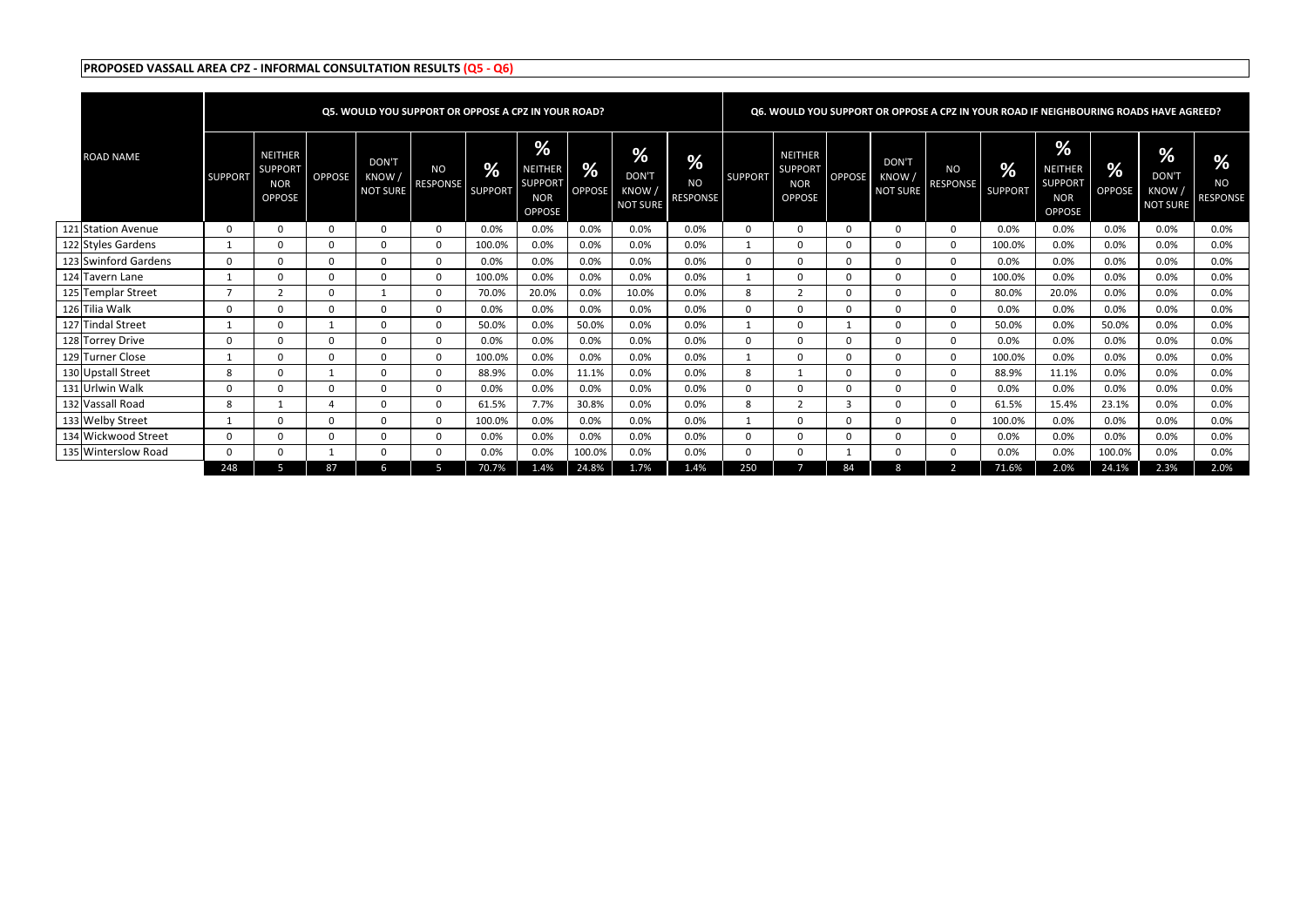|                         |                | Q7. IF A CPZ WAS INTRODUCED, WHICH DAYS OF OPERATION WOULD YOU LIKE THE ZONE TO |                  |                       | <b>BE IN PLACE?</b> |                          |                 |                                   |                  |                |                | Q8. IF A CPZ WAS INTRODUCED, WHICH HOURS OF THE DAY WOULD YOU LIKE THE CONTROLS<br>TO BE IN PLACE? |                       |                       |              |                                               |
|-------------------------|----------------|---------------------------------------------------------------------------------|------------------|-----------------------|---------------------|--------------------------|-----------------|-----------------------------------|------------------|----------------|----------------|----------------------------------------------------------------------------------------------------|-----------------------|-----------------------|--------------|-----------------------------------------------|
|                         |                |                                                                                 |                  |                       |                     |                          |                 |                                   |                  |                |                |                                                                                                    |                       |                       |              |                                               |
| <b>ROAD NAME</b>        | <b>MON-FRI</b> | MON-SAT MON-SUN                                                                 |                  | <b>NO</b><br>RESPONSE | FRI                 | $\%$ MON $\%$ MON<br>SAT | $\%$<br>MON-SUN | %<br><b>NO</b><br><b>RESPONSE</b> | 8.30AM<br>6.30PM | 10AM-4PM       | 2 HOURS        | <b>NO</b><br><b>RESPONSE</b>                                                                       | %<br>8.30AM<br>6.30PM | <b>%</b> 10AM-<br>4PM | %<br>2 HOURS | $\frac{0}{6}$<br><b>NO</b><br><b>RESPONSE</b> |
| <b>Adelaide Close</b>   | 0              | $\mathbf 0$                                                                     | $\mathbf 0$      | $\mathbf 0$           | 0.0%                | 0.0%                     | 0.0%            | 0.0%                              | $\Omega$         | $\Omega$       | $\mathbf{0}$   | $\Omega$                                                                                           | 0.0%                  | 0.0%                  | 0.0%         | 0.0%                                          |
| 2 Akerman Road          | 8              | $\mathbf 0$                                                                     | 1                | 0                     | 88.9%               | 0.0%                     | 11.1%           | 0.0%                              | 4                | 3              | $\overline{2}$ | $\mathbf{0}$                                                                                       | 44.4%                 | 33.3%                 | 22.2%        | 0.0%                                          |
| 3 Angell Park Gardens   | $\overline{2}$ | 1                                                                               | $\mathbf 0$      | 0                     | 66.7%               | 33.3%                    | 0.0%            | 0.0%                              | 1                | $\Omega$       | 2              | 0                                                                                                  | 33.3%                 | 0.0%                  | 66.7%        | 0.0%                                          |
| 4 Angell Road           | 3              | $\mathbf 0$                                                                     | $\mathbf 0$      | $\mathbf 0$           | 100.0%              | 0.0%                     | 0.0%            | 0.0%                              |                  | $\overline{2}$ | $\mathbf 0$    | 0                                                                                                  | 33.3%                 | 66.7%                 | 0.0%         | 0.0%                                          |
| 5 Barrington Road       | 3              | 1                                                                               | 0                | 0                     | 75.0%               | 25.0%                    | 0.0%            | 0.0%                              | 1                | 1              | $\overline{2}$ | 0                                                                                                  | 25.0%                 | 25.0%                 | 50.0%        | 0.0%                                          |
| 6 Belinda Road          | 0              | 0                                                                               | $\mathbf 0$      | $\mathbf 0$           | 0.0%                | 0.0%                     | 0.0%            | 0.0%                              | $\Omega$         | 0              | 0              | 0                                                                                                  | 0.0%                  | 0.0%                  | 0.0%         | 0.0%                                          |
| 7 Bennett Road          | $\mathbf 0$    | 0                                                                               | $\mathbf 0$      | 0                     | 0.0%                | 0.0%                     | 0.0%            | 0.0%                              | $\Omega$         | $\mathbf 0$    | 0              | $\mathbf 0$                                                                                        | 0.0%                  | 0.0%                  | 0.0%         | 0.0%                                          |
| 8 Boatemah Walk         | 0              | $\mathbf 0$                                                                     | $\mathbf 0$      | $\mathbf 0$           | 0.0%                | 0.0%                     | 0.0%            | 0.0%                              | $\Omega$         | 0              | 0              | $\mathbf{0}$                                                                                       | 0.0%                  | 0.0%                  | 0.0%         | 0.0%                                          |
| 9 Bourbon Road          | $\overline{2}$ | 0                                                                               | 2                | $\Omega$              | 50.0%               | 0.0%                     | 50.0%           | 0.0%                              | $\overline{a}$   | $\Omega$       | 0              | 0                                                                                                  | 100.0%                | 0.0%                  | 0.0%         | 0.0%                                          |
| 10 Bowhill Close        | $\mathbf 0$    | $\mathbf 0$                                                                     | $\mathbf 0$      | $\mathbf 0$           | 0.0%                | 0.0%                     | 0.0%            | 0.0%                              | $\Omega$         | $\mathbf 0$    | $\mathbf 0$    | $\mathbf 0$                                                                                        | 0.0%                  | 0.0%                  | 0.0%         | 0.0%                                          |
| 11 Bramah Road          | 8              | 0                                                                               | 4                | $\mathbf{1}$          | 61.5%               | 0.0%                     | 30.8%           | 7.7%                              | 5                | 4              | 4              | 0                                                                                                  | 38.5%                 | 30.8%                 | 30.8%        | 0.0%                                          |
| 12 Brief Street         | 5              | $\mathbf{1}$                                                                    | 1                | 0                     | 71.4%               | 14.3%                    | 14.3%           | 0.0%                              | 4                | 0              | 3              | 0                                                                                                  | 57.1%                 | 0.0%                  | 42.9%        | 0.0%                                          |
| 13 Brixton Road         | $\mathbf{1}$   | $\mathbf{1}$                                                                    | 2                | 0                     | 25.0%               | 25.0%                    | 50.0%           | 0.0%                              | 3                | $\mathbf{1}$   | 0              | $\mathbf 0$                                                                                        | 75.0%                 | 25.0%                 | 0.0%         | 0.0%                                          |
| 14 Brixton Station Road | 0              | $\mathbf{1}$                                                                    | $\mathbf 0$      | $\mathbf 0$           | 0.0%                | 100.0%                   | 0.0%            | 0.0%                              | $\mathbf{1}$     | $\Omega$       | 0              | $\mathbf{0}$                                                                                       | 100.0%                | 0.0%                  | 0.0%         | 0.0%                                          |
| 15 Broughton Drive      | 0              | $\mathbf 0$                                                                     | $\mathbf 0$      | 0                     | 0.0%                | 0.0%                     | 0.0%            | 0.0%                              | $\Omega$         | $\mathbf 0$    | 0              | 0                                                                                                  | 0.0%                  | 0.0%                  | 0.0%         | 0.0%                                          |
| 16 Burton Lane          | $\mathbf 0$    | $\mathbf 0$                                                                     | $\mathbf 0$      | $\mathbf 0$           | 0.0%                | 0.0%                     | 0.0%            | 0.0%                              | $\Omega$         | $\mathbf 0$    | $\mathbf 0$    | 0                                                                                                  | 0.0%                  | 0.0%                  | 0.0%         | 0.0%                                          |
| 17 Burton Road          | $\overline{7}$ | $\mathbf 0$                                                                     | 2                | $\mathbf{1}$          | 70.0%               | 0.0%                     | 20.0%           | 10.0%                             | 3                | 2              | 4              | 1                                                                                                  | 30.0%                 | 20.0%                 | 40.0%        | 10.0%                                         |
| 18 Cadman Close         | 0              | 0                                                                               | 0                | 0                     | 0.0%                | 0.0%                     | 0.0%            | 0.0%                              | $\Omega$         | 0              | 0              | 0                                                                                                  | 0.0%                  | 0.0%                  | 0.0%         | 0.0%                                          |
| 19 Calais Street        | 17             | $\overline{2}$                                                                  | 2                | $\overline{2}$        | 73.9%               | 8.7%                     | 8.7%            | 8.7%                              | 13               | 3              | 5              | $\overline{2}$                                                                                     | 56.5%                 | 13.0%                 | 21.7%        | 8.7%                                          |
| 20 Camberwell New Road  | 10             | $\mathbf{1}$                                                                    | 2                | $\mathbf 0$           | 76.9%               | 7.7%                     | 15.4%           | 0.0%                              | 4                | 3              | 6              | $\mathbf{0}$                                                                                       | 30.8%                 | 23.1%                 | 46.2%        | 0.0%                                          |
| 21 Cancell Road         | 5              | 1                                                                               | $\mathbf 0$      | $\mathbf{1}$          | 71.4%               | 14.3%                    | 0.0%            | 14.3%                             | 5                | $\Omega$       | $\mathbf{1}$   | 1                                                                                                  | 71.4%                 | 0.0%                  | 14.3%        | 14.3%                                         |
| 22 Carrara Close        | $\Omega$       | 0                                                                               | 0                | 0                     | 0.0%                | 0.0%                     | 0.0%            | 0.0%                              | $\Omega$         | 0              | 0              | 0                                                                                                  | 0.0%                  | 0.0%                  | 0.0%         | 0.0%                                          |
| 23 Carre Mews           | $\Omega$       | 0                                                                               | 0                | 0                     | 0.0%                | 0.0%                     | 0.0%            | 0.0%                              | $\Omega$         | 0              | 0              | 0                                                                                                  | 0.0%                  | 0.0%                  | 0.0%         | 0.0%                                          |
| 24 Chryssell Road       | -1             | 0                                                                               | $\mathbf{0}$     | $\Omega$              | 100.0%              | 0.0%                     | 0.0%            | 0.0%                              |                  | $\Omega$       | $\Omega$       | 0                                                                                                  | 100.0%                | 0.0%                  | 0.0%         | 0.0%                                          |
| 25 Church Green         | 0              | 0                                                                               | $\mathbf 0$      | 0                     | 0.0%                | 0.0%                     | 0.0%            | 0.0%                              | $\mathbf 0$      | 0              | 0              | 0                                                                                                  | 0.0%                  | 0.0%                  | 0.0%         | 0.0%                                          |
| 26 Clarewood Walk       | $\mathbf{1}$   | $\mathbf 0$                                                                     | $\mathbf{1}$     | $\mathbf 0$           | 50.0%               | 0.0%                     | 50.0%           | 0.0%                              | $\mathbf{1}$     | $\mathbf 0$    | $\mathbf{1}$   | $\mathbf{0}$                                                                                       | 50.0%                 | 0.0%                  | 50.0%        | 0.0%                                          |
| 27 Claribel Road        | 8              | 0                                                                               | $\overline{2}$   | 0                     | 80.0%               | 0.0%                     | 20.0%           | 0.0%                              | 9                | $\mathbf 0$    | 1              | $\mathbf{0}$                                                                                       | 90.0%                 | 0.0%                  | 10.0%        | 0.0%                                          |
| 28 Clifford Drive       | $\mathbf 0$    | 0                                                                               | $\mathbf 0$      | 0                     | 0.0%                | 0.0%                     | 0.0%            | 0.0%                              | $\mathbf 0$      | $\mathbf 0$    | 0              | $\mathbf 0$                                                                                        | 0.0%                  | 0.0%                  | 0.0%         | 0.0%                                          |
| 29 Coldharbour Lane     | $\mathbf 0$    | $\mathbf 0$                                                                     | $\mathbf 0$      | 0                     | 0.0%                | 0.0%                     | 0.0%            | 0.0%                              | 0                | 0              | 0              | 0                                                                                                  | 0.0%                  | 0.0%                  | 0.0%         | 0.0%                                          |
| 30 Cormont Road         | 24             | $\mathbf{1}$                                                                    | $\mathbf 0$      | $\mathbf{1}$          | 92.3%               | 3.8%                     | 0.0%            | 3.8%                              | 13               | 5              | 8              | $\mathbf 0$                                                                                        | 50.0%                 | 19.2%                 | 30.8%        | 0.0%                                          |
| 31 Corry Drive          | 0              | $\mathbf 0$                                                                     | $\mathbf 0$      | $\mathbf 0$           | 0.0%                | 0.0%                     | 0.0%            | 0.0%                              | $\mathbf 0$      | 0              | 0              | $\mathbf 0$                                                                                        | 0.0%                  | 0.0%                  | 0.0%         | 0.0%                                          |
| 32 Cowley Road          | 10             | $\mathbf{1}$                                                                    | 4                | $\mathbf 0$           | 66.7%               | 6.7%                     | 26.7%           | 0.0%                              | 11               | $\mathbf{1}$   | 3              | $\mathbf 0$                                                                                        | 73.3%                 | 6.7%                  | 20.0%        | 0.0%                                          |
| 33 Cranmer Road         | $\mathbf{1}$   | 0                                                                               | $\mathbf 0$      | 0                     | 100.0%              | 0.0%                     | 0.0%            | 0.0%                              | 1                | $\mathbf 0$    | $\mathbf 0$    | $\mathbf{0}$                                                                                       | 100.0%                | 0.0%                  | 0.0%         | 0.0%                                          |
| 34 Crawshay Road        | -1             | 0                                                                               | 0                | 0                     | 100.0%              | 0.0%                     | 0.0%            | 0.0%                              | $\mathbf 0$      | $\mathbf{1}$   | 0              | $\overline{0}$                                                                                     | 0.0%                  | 100.0%                | 0.0%         | 0.0%                                          |
| 35 Cromwell Road        | $\mathbf 0$    | $\mathbf 0$                                                                     | $\boldsymbol{0}$ | $\mathbf 0$           | 0.0%                | 0.0%                     | 0.0%            | 0.0%                              | $\mathbf 0$      | $\mathbf 0$    | $\mathbf 0$    | $\mathbf 0$                                                                                        | 0.0%                  | 0.0%                  | 0.0%         | 0.0%                                          |
| 36 Crowhurst Close      | 0              | 0                                                                               | $\mathbf 0$      | 0                     | 0.0%                | 0.0%                     | 0.0%            | 0.0%                              | $\mathbf 0$      | 0              | 0              | 0                                                                                                  | 0.0%                  | 0.0%                  | 0.0%         | 0.0%                                          |
| 37 Deal Walk            | 0              | 0                                                                               | $\mathbf 0$      | $\mathbf 0$           | 0.0%                | 0.0%                     | 0.0%            | 0.0%                              | $\mathbf 0$      | $\mathbf 0$    | 0              | 0                                                                                                  | 0.0%                  | 0.0%                  | 0.0%         | 0.0%                                          |
| 38 Denmark Road         | 5              | 0                                                                               | $\overline{2}$   | 0                     | 71.4%               | 0.0%                     | 28.6%           | 0.0%                              | 3                | 4              | 0              | $\mathbf 0$                                                                                        | 42.9%                 | 57.1%                 | 0.0%         | 0.0%                                          |
| 39 Dora Way             | 0              | 0                                                                               | $\mathbf 0$      | 0                     | 0.0%                | 0.0%                     | 0.0%            | 0.0%                              | $\mathbf 0$      | 0              | 0              | $\mathbf 0$                                                                                        | 0.0%                  | 0.0%                  | 0.0%         | 0.0%                                          |
| 40 Dundas Road          | 4              | 0                                                                               | 3                | 0                     | 57.1%               | 0.0%                     | 42.9%           | 0.0%                              | 5                | 0              | $\overline{2}$ | $\mathbf 0$                                                                                        | 71.4%                 | 0.0%                  | 28.6%        | 0.0%                                          |
| 41 Eaton Drive          | 0              | $\mathbf 0$                                                                     | $\mathbf 0$      | 0                     | 0.0%                | 0.0%                     | 0.0%            | 0.0%                              | 0                | 0              | 0              | $\mathbf 0$                                                                                        | 0.0%                  | 0.0%                  | 0.0%         | 0.0%                                          |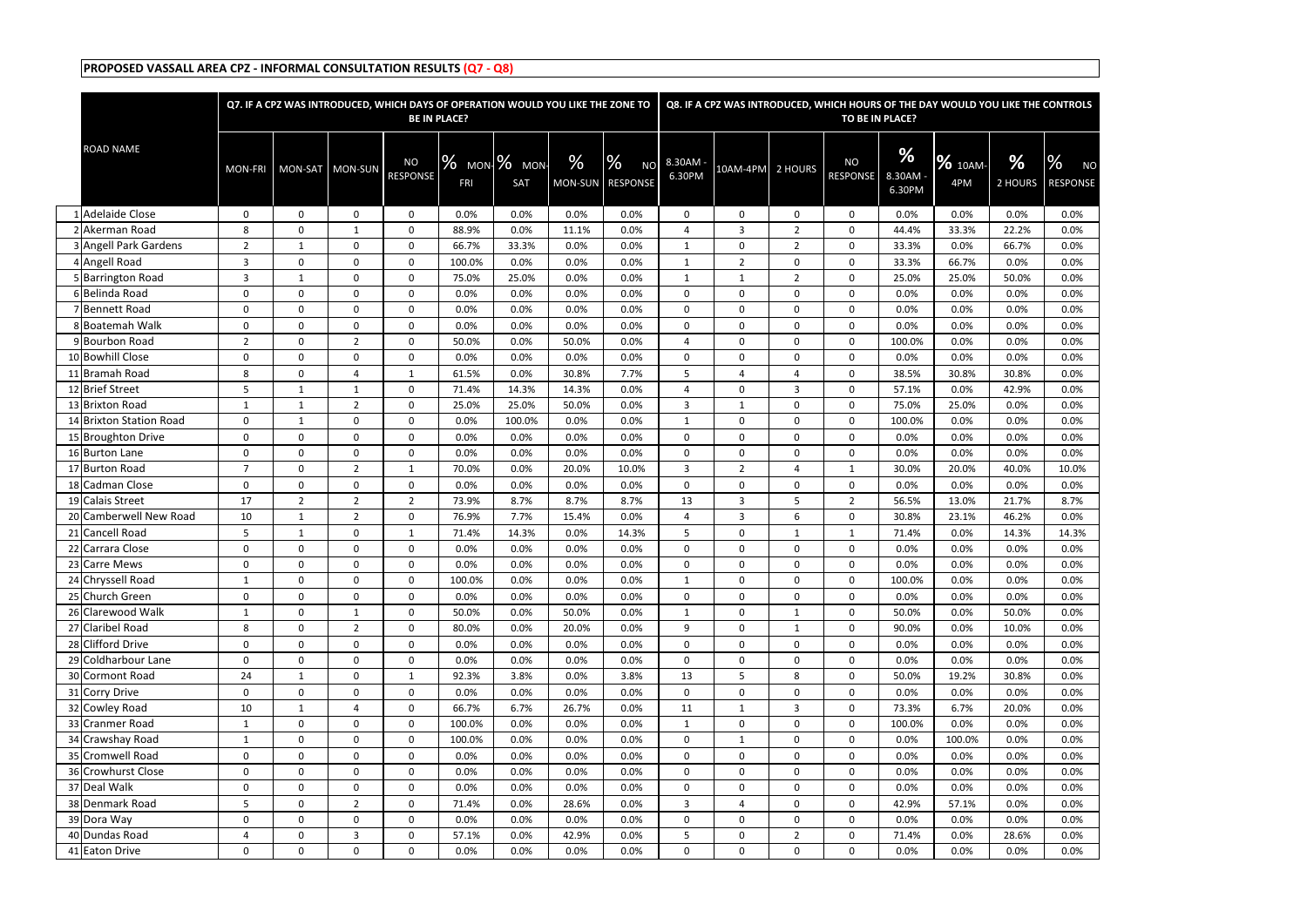|                       |                | Q7. IF A CPZ WAS INTRODUCED, WHICH DAYS OF OPERATION WOULD YOU LIKE THE ZONE TO |                  |                              | <b>BE IN PLACE?</b> |                           |                 |                                               |                  |                |                | Q8. IF A CPZ WAS INTRODUCED, WHICH HOURS OF THE DAY WOULD YOU LIKE THE CONTROLS<br>TO BE IN PLACE? |                       |                       |              |                                               |
|-----------------------|----------------|---------------------------------------------------------------------------------|------------------|------------------------------|---------------------|---------------------------|-----------------|-----------------------------------------------|------------------|----------------|----------------|----------------------------------------------------------------------------------------------------|-----------------------|-----------------------|--------------|-----------------------------------------------|
|                       |                |                                                                                 |                  |                              |                     |                           |                 |                                               |                  |                |                |                                                                                                    |                       |                       |              |                                               |
| <b>ROAD NAME</b>      | <b>MON-FRI</b> | MON-SAT MON-SUN                                                                 |                  | <b>NO</b><br><b>RESPONSE</b> | <b>FRI</b>          | $\%$ MON $\%$ MON-<br>SAT | $\%$<br>MON-SUN | $\frac{0}{2}$<br><b>NO</b><br><b>RESPONSE</b> | 8.30AM<br>6.30PM | 10AM-4PM       | 2 HOURS        | <b>NO</b><br><b>RESPONSE</b>                                                                       | %<br>8.30AM<br>6.30PM | <b>%</b> 10AM-<br>4PM | %<br>2 HOURS | $\frac{0}{6}$<br><b>NO</b><br><b>RESPONSE</b> |
| 42 Elam Close         | 3              | $\mathbf 0$                                                                     | $\mathbf 0$      | $\mathbf 0$                  | 100.0%              | 0.0%                      | 0.0%            | 0.0%                                          | 1                | $\mathbf{1}$   | -1             | $\Omega$                                                                                           | 33.3%                 | 33.3%                 | 33.3%        | 0.0%                                          |
| 43 Elam Street        | 0              | $\mathbf 0$                                                                     | $\mathbf 0$      | $\mathbf 0$                  | 0.0%                | 0.0%                      | 0.0%            | 0.0%                                          | $\Omega$         | $\Omega$       | $\mathbf{0}$   | $\Omega$                                                                                           | 0.0%                  | 0.0%                  | 0.0%         | 0.0%                                          |
| 44 Eleanor Road       | 1              | $\mathbf 0$                                                                     | 0                | 0                            | 100.0%              | 0.0%                      | 0.0%            | 0.0%                                          | $\Omega$         | 1              | 0              | $\mathbf 0$                                                                                        | 0.0%                  | 100.0%                | 0.0%         | 0.0%                                          |
| 45 Elliott Road       | $\mathbf 0$    | $\mathbf 0$                                                                     | $\mathbf 0$      | 1                            | 0.0%                | 0.0%                      | 0.0%            | 100.0%                                        | $\Omega$         | 0              | $\mathbf 0$    | 1                                                                                                  | 0.0%                  | 0.0%                  | 0.0%         | 100.0%                                        |
| 46 Evandale Road      | $\overline{2}$ | 0                                                                               | $\mathbf{1}$     | 0                            | 66.7%               | 0.0%                      | 33.3%           | 0.0%                                          | 2                | 0              | 1              | $\mathbf 0$                                                                                        | 66.7%                 | 0.0%                  | 33.3%        | 0.0%                                          |
| 47 Evesham Walk       | 1              | $\mathbf 0$                                                                     | $\mathbf 0$      | $\mathbf 0$                  | 100.0%              | 0.0%                      | 0.0%            | 0.0%                                          | $\mathbf 0$      | 1              | $\mathbf 0$    | $\mathbf 0$                                                                                        | 0.0%                  | 100.0%                | 0.0%         | 0.0%                                          |
| 48 Eythorne Road      | $\overline{1}$ | $\mathbf 0$                                                                     | 1                | $\mathbf 0$                  | 50.0%               | 0.0%                      | 50.0%           | 0.0%                                          | 1                | 0              | $\mathbf{1}$   | $\mathbf 0$                                                                                        | 50.0%                 | 0.0%                  | 50.0%        | 0.0%                                          |
| 49 Fairbairn Green    | $\overline{2}$ | $\Omega$                                                                        | $\mathbf 0$      | $\mathbf 0$                  | 100.0%              | 0.0%                      | 0.0%            | 0.0%                                          | $\Omega$         | 0              | $\overline{2}$ | $\Omega$                                                                                           | 0.0%                  | 0.0%                  | 100.0%       | 0.0%                                          |
| 50 Featley Road       | $\mathbf 0$    | $\Omega$                                                                        | $\mathbf 0$      | $\Omega$                     | 0.0%                | 0.0%                      | 0.0%            | 0.0%                                          | $\Omega$         | $\Omega$       | 0              | $\Omega$                                                                                           | 0.0%                  | 0.0%                  | 0.0%         | 0.0%                                          |
| 51 Ferrey Mews        | $\mathbf 0$    | $\mathbf 0$                                                                     | $\mathbf 0$      | $\mathbf 0$                  | 0.0%                | 0.0%                      | 0.0%            | 0.0%                                          | $\mathbf 0$      | 0              | $\mathbf 0$    | $\mathbf 0$                                                                                        | 0.0%                  | 0.0%                  | 0.0%         | 0.0%                                          |
| 52 Fir Grove Road     | 0              | $\mathbf 0$                                                                     | $\mathbf 0$      | $\mathbf 0$                  | 0.0%                | 0.0%                      | 0.0%            | 0.0%                                          | $\mathbf 0$      | 0              | 0              | $\mathbf 0$                                                                                        | 0.0%                  | 0.0%                  | 0.0%         | 0.0%                                          |
| 53 Fitzpatrick Road   | $\mathbf 0$    | $\mathbf 0$                                                                     | $\boldsymbol{0}$ | $\mathbf 0$                  | 0.0%                | 0.0%                      | 0.0%            | 0.0%                                          | $\mathbf 0$      | 0              | $\mathbf 0$    | $\mathbf 0$                                                                                        | 0.0%                  | 0.0%                  | 0.0%         | 0.0%                                          |
| 54 Fiveways Road      | $\mathbf 0$    | $\mathbf 0$                                                                     | 1                | $\mathbf 0$                  | 0.0%                | 0.0%                      | 100.0%          | 0.0%                                          | 1                | 0              | 0              | $\mathbf 0$                                                                                        | 100.0%                | 0.0%                  | 0.0%         | 0.0%                                          |
| 55 Flaxman Road       | 0              | $\mathbf 0$                                                                     | $\mathbf 0$      | $\mathbf 0$                  | 0.0%                | 0.0%                      | 0.0%            | 0.0%                                          | $\Omega$         | 0              | 0              | $\Omega$                                                                                           | 0.0%                  | 0.0%                  | 0.0%         | 0.0%                                          |
| 56 Flodden Road       | 7              | $\mathbf{1}$                                                                    | $\mathbf 0$      | 1                            | 77.8%               | 11.1%                     | 0.0%            | 11.1%                                         | 3                | 3              | $\overline{2}$ | 1                                                                                                  | 33.3%                 | 33.3%                 | 22.2%        | 11.1%                                         |
| 57 Fountain Place     | $\mathbf 0$    | $\mathbf 0$                                                                     | $\mathbf 0$      | $\mathbf 0$                  | 0.0%                | 0.0%                      | 0.0%            | 0.0%                                          | $\Omega$         | $\Omega$       | $\Omega$       | $\mathbf 0$                                                                                        | 0.0%                  | 0.0%                  | 0.0%         | 0.0%                                          |
| 58 Foxley Road        | 3              | 1                                                                               | $\mathbf{1}$     | $\mathbf 0$                  | 60.0%               | 20.0%                     | 20.0%           | 0.0%                                          | 4                | 0              | $\mathbf{1}$   | $\mathbf 0$                                                                                        | 80.0%                 | 0.0%                  | 20.0%        | 0.0%                                          |
| 59 Foxley Square      | $\mathbf{1}$   | $\mathbf 0$                                                                     | $\mathbf 0$      | 0                            | 100.0%              | 0.0%                      | 0.0%            | 0.0%                                          | $\Omega$         | 0              | $\mathbf{1}$   | $\mathbf 0$                                                                                        | 0.0%                  | 0.0%                  | 100.0%       | 0.0%                                          |
| 60 Frederick Crescent | $\overline{2}$ | $\mathbf 0$                                                                     | $\mathbf 0$      | 1                            | 66.7%               | 0.0%                      | 0.0%            | 33.3%                                         | $\mathbf{1}$     | 0              | $\mathbf{1}$   |                                                                                                    | 33.3%                 | 0.0%                  | 33.3%        | 33.3%                                         |
| 61 Geneva Drive       | $\mathbf 0$    | $\mathbf 0$                                                                     | $\mathbf 0$      | $\mathbf 0$                  | 0.0%                | 0.0%                      | 0.0%            | 0.0%                                          | $\Omega$         | 0              | $\mathbf 0$    | $\Omega$                                                                                           | 0.0%                  | 0.0%                  | 0.0%         | 0.0%                                          |
| 62 Gordon Grove       | $\mathbf{1}$   | 0                                                                               | $\mathbf 0$      | $\mathbf 0$                  | 100.0%              | 0.0%                      | 0.0%            | 0.0%                                          | $\Omega$         | 0              | $\mathbf{1}$   | $\mathbf 0$                                                                                        | 0.0%                  | 0.0%                  | 100.0%       | 0.0%                                          |
| 63 Gosling Way        | 3              | $\mathbf 0$                                                                     | $\mathbf 0$      | 0                            | 100.0%              | 0.0%                      | 0.0%            | 0.0%                                          | $\mathbf 0$      | 1              | $\overline{2}$ | 0                                                                                                  | 0.0%                  | 33.3%                 | 66.7%        | 0.0%                                          |
| 64 Halsmere Road      | 12             | $\mathbf 0$                                                                     | $\mathbf 0$      | 1                            | 92.3%               | 0.0%                      | 0.0%            | 7.7%                                          | 5                | 0              | $\overline{7}$ | 1                                                                                                  | 38.5%                 | 0.0%                  | 53.8%        | 7.7%                                          |
| 65 Henry Road         | $\mathbf{0}$   | $\mathbf{0}$                                                                    | $\Omega$         | -1                           | 0.0%                | 0.0%                      | 0.0%            | 100.0%                                        | $\Omega$         | 0              | $\Omega$       |                                                                                                    | 0.0%                  | 0.0%                  | 0.0%         | 100.0%                                        |
| 66 Heritage Close     | 0              | 1                                                                               | $\boldsymbol{0}$ | 0                            | 0.0%                | 100.0%                    | 0.0%            | 0.0%                                          | 1                | 0              | 0              | 0                                                                                                  | 100.0%                | 0.0%                  | 0.0%         | 0.0%                                          |
| 67 Hilda Lockert Walk | $\mathbf{1}$   | $\mathbf 0$                                                                     | $\mathbf 0$      | $\mathbf 0$                  | 100.0%              | 0.0%                      | 0.0%            | 0.0%                                          | $\mathbf 0$      | 0              | $\mathbf{1}$   | $\mathbf{0}$                                                                                       | 0.0%                  | 0.0%                  | 100.0%       | 0.0%                                          |
| 68 Hilda Terrace      | 0              | 0                                                                               | $\boldsymbol{0}$ | 0                            | 0.0%                | 0.0%                      | $0.0\%$         | 0.0%                                          | $\mathbf 0$      | 0              | 0              | $\mathbf{0}$                                                                                       | 0.0%                  | 0.0%                  | 0.0%         | 0.0%                                          |
| 69 Hillmead Drive     | 1              | $\mathbf 0$                                                                     | $\boldsymbol{0}$ | $\mathbf 0$                  | 100.0%              | 0.0%                      | 0.0%            | 0.0%                                          | $\mathbf 0$      | $\mathbf{1}$   | 0              | $\mathbf 0$                                                                                        | 0.0%                  | 100.0%                | 0.0%         | 0.0%                                          |
| 70 Hinton Road        | 0              | $\mathbf 0$                                                                     | $\mathbf{1}$     | 0                            | 0.0%                | 0.0%                      | 100.0%          | 0.0%                                          | $\mathbf{1}$     | 0              | 0              | $\mathbf 0$                                                                                        | 100.0%                | 0.0%                  | 0.0%         | 0.0%                                          |
| 71 Holland Grove      | $\mathbf{1}$   | 2                                                                               | $\mathbf{1}$     | 0                            | 25.0%               | 50.0%                     | 25.0%           | 0.0%                                          | $\mathbf{3}$     | 0              | $\mathbf{1}$   | $\mathbf 0$                                                                                        | 75.0%                 | 0.0%                  | 25.0%        | 0.0%                                          |
| 72 Horle Walk         | 0              | $\boldsymbol{0}$                                                                | $\boldsymbol{0}$ | 0                            | 0.0%                | 0.0%                      | 0.0%            | 0.0%                                          | $\mathbf 0$      | 0              | 0              | $\mathbf 0$                                                                                        | 0.0%                  | 0.0%                  | 0.0%         | 0.0%                                          |
| 73 Inglis Street      | $\mathbf{1}$   | $\boldsymbol{0}$                                                                | $\boldsymbol{0}$ | 0                            | 100.0%              | 0.0%                      | 0.0%            | 0.0%                                          | 0                | $\mathbf 0$    | $\mathbf{1}$   | $\mathbf 0$                                                                                        | 0.0%                  | 0.0%                  | 100.0%       | 0.0%                                          |
| 74 Kendal Close       | 0              | 1                                                                               | $\boldsymbol{0}$ | 0                            | 0.0%                | 100.0%                    | 0.0%            | 0.0%                                          | $\mathbf 0$      | $\mathbf{1}$   | $\mathbf 0$    | $\mathbf{0}$                                                                                       | 0.0%                  | 100.0%                | 0.0%         | 0.0%                                          |
| 75 Knatchbull Road    | 26             | 1                                                                               | 3                | 0                            | 86.7%               | 3.3%                      | 10.0%           | 0.0%                                          | 14               | 10             | 6              | $\mathbf{0}$                                                                                       | 46.7%                 | 33.3%                 | 20.0%        | 0.0%                                          |
| 76 Langton Road       | $\overline{4}$ | $\mathbf 0$                                                                     | $\boldsymbol{0}$ | $\overline{2}$               | 66.7%               | 0.0%                      | 0.0%            | 33.3%                                         | $\mathbf{1}$     | 3              | $\mathbf 0$    | $\overline{2}$                                                                                     | 16.7%                 | 50.0%                 | 0.0%         | 33.3%                                         |
| 77 Lennox Road        | 0              | $\boldsymbol{0}$                                                                | $\boldsymbol{0}$ | 0                            | 0.0%                | 0.0%                      | 0.0%            | 0.0%                                          | $\mathbf 0$      | 0              | 0              | $\mathbf 0$                                                                                        | 0.0%                  | 0.0%                  | 0.0%         | 0.0%                                          |
| 78 Lilford Road       | 11             | $\mathbf{1}$                                                                    | $\overline{2}$   | 0                            | 78.6%               | 7.1%                      | 14.3%           | 0.0%                                          | 10               | $\overline{2}$ | $\overline{2}$ | $\mathbf{0}$                                                                                       | 71.4%                 | 14.3%                 | 14.3%        | 0.0%                                          |
| 79 Listowel Close     | 0              | $\boldsymbol{0}$                                                                | $\boldsymbol{0}$ | 0                            | 0.0%                | 0.0%                      | 0.0%            | 0.0%                                          | $\mathbf 0$      | 0              | 0              | $\mathbf 0$                                                                                        | 0.0%                  | 0.0%                  | 0.0%         | 0.0%                                          |
| 80 Lord Holland Lane  | $\mathbf 0$    | $\mathbf 0$                                                                     | $\boldsymbol{0}$ | 0                            | 0.0%                | 0.0%                      | 0.0%            | 0.0%                                          | $\mathbf 0$      | 0              | 0              | $\mathbf 0$                                                                                        | 0.0%                  | 0.0%                  | 0.0%         | 0.0%                                          |
| 81 Lothian Road       | 10             | 0                                                                               | $\boldsymbol{0}$ | 3                            | 76.9%               | 0.0%                      | 0.0%            | 23.1%                                         | 4                | 5              | 1              | 3                                                                                                  | 30.8%                 | 38.5%                 | 7.7%         | 23.1%                                         |
| 82 Loughborough Park  | 10             | 3                                                                               | $\overline{2}$   | 1                            | 62.5%               | 18.8%                     | 12.5%           | 6.3%                                          | 8                | $\overline{2}$ | 5              | 1                                                                                                  | 50.0%                 | 12.5%                 | 31.3%        | 6.3%                                          |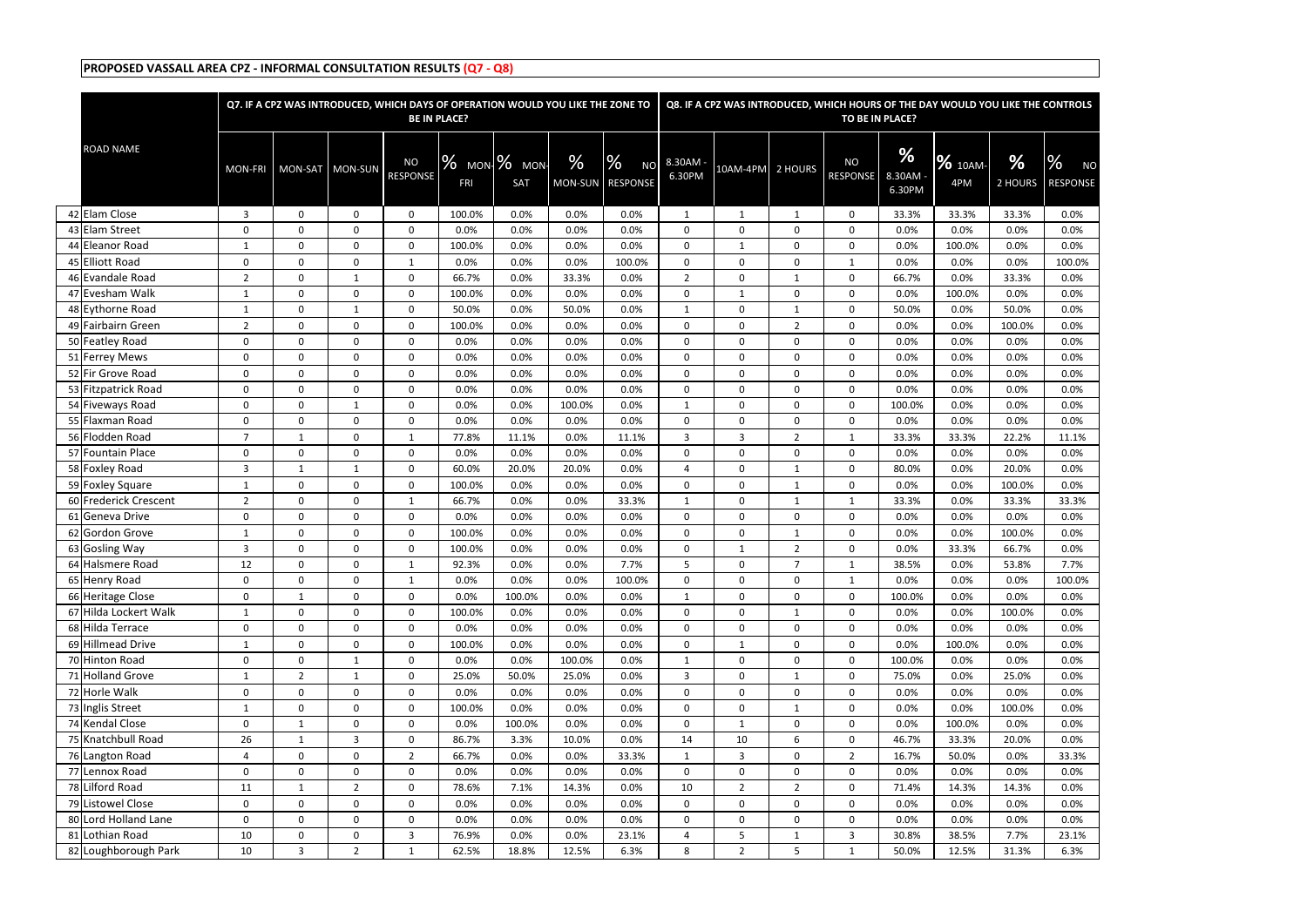|                                  |                | Q7. IF A CPZ WAS INTRODUCED, WHICH DAYS OF OPERATION WOULD YOU LIKE THE ZONE TO |                  |                       | <b>BE IN PLACE?</b> |                      |                 |                                   |                  |                         |                   | TO BE IN PLACE?              |                       |                       | Q8. IF A CPZ WAS INTRODUCED, WHICH HOURS OF THE DAY WOULD YOU LIKE THE CONTROLS |                                               |
|----------------------------------|----------------|---------------------------------------------------------------------------------|------------------|-----------------------|---------------------|----------------------|-----------------|-----------------------------------|------------------|-------------------------|-------------------|------------------------------|-----------------------|-----------------------|---------------------------------------------------------------------------------|-----------------------------------------------|
| <b>ROAD NAME</b>                 | <b>MON-FRI</b> | MON-SAT MON-SUN                                                                 |                  | <b>NO</b><br>RESPONSE | <b>FRI</b>          | % мом- % мом-<br>SAT | $\%$<br>MON-SUN | %<br><b>NO</b><br><b>RESPONSE</b> | 8.30AM<br>6.30PM | 10AM-4PM                | 2 HOURS           | <b>NO</b><br><b>RESPONSE</b> | %<br>8.30AM<br>6.30PM | <b>%</b> 10AM-<br>4PM | $\%$<br>2 HOURS                                                                 | $\frac{0}{6}$<br><b>NO</b><br><b>RESPONSE</b> |
| 83 Loughborough Road             | 12             | $\overline{2}$                                                                  | $\overline{2}$   | $\mathbf 0$           | 75.0%               | 12.5%                | 12.5%           | 0.0%                              | 8                | 4                       | 4                 | 0                            | 50.0%                 | 25.0%                 | 25.0%                                                                           | 0.0%                                          |
| 84 Major Close                   | 0              | $\mathbf 0$                                                                     | $\mathbf 0$      | 0                     | 0.0%                | 0.0%                 | 0.0%            | 0.0%                              | $\Omega$         | $\Omega$                | $\mathbf{0}$      | $\Omega$                     | 0.0%                  | 0.0%                  | 0.0%                                                                            | 0.0%                                          |
| 85 Mallams Mews                  | $\mathbf{1}$   | $\mathbf 0$                                                                     | $\mathbf 0$      | 0                     | 100.0%              | 0.0%                 | 0.0%            | 0.0%                              | $\Omega$         | $\Omega$                | 1                 | 0                            | 0.0%                  | 0.0%                  | 100.0%                                                                          | 0.0%                                          |
| 86 Mandela Street                | 0              | 0                                                                               | $\mathbf 0$      | $\Omega$              | 0.0%                | 0.0%                 | 0.0%            | 0.0%                              | $\Omega$         | $\Omega$                | 0                 | 0                            | 0.0%                  | 0.0%                  | 0.0%                                                                            | 0.0%                                          |
| 87 Mansion Close                 | 0              | $\mathbf 0$                                                                     | $\mathbf 0$      | 0                     | 0.0%                | 0.0%                 | 0.0%            | 0.0%                              | $\mathbf{0}$     | $\mathbf 0$             | 0                 | 0                            | 0.0%                  | 0.0%                  | 0.0%                                                                            | 0.0%                                          |
| 88 Marcella Road                 | 0              | 0                                                                               | $\mathbf 0$      | 0                     | 0.0%                | 0.0%                 | 0.0%            | 0.0%                              | $\Omega$         | $\mathbf 0$             | 0                 | 0                            | 0.0%                  | 0.0%                  | 0.0%                                                                            | 0.0%                                          |
| 89 Melbourne Mews                | 0              | 1                                                                               | 3                | $\mathbf 0$           | 0.0%                | 25.0%                | 75.0%           | 0.0%                              | 4                | 0                       | 0                 | 0                            | 100.0%                | 0.0%                  | 0.0%                                                                            | 0.0%                                          |
| 90 Millbrook Road                | 2              | 9                                                                               | 2                | $\mathbf 0$           | 15.4%               | 69.2%                | 15.4%           | 0.0%                              | 9                | $\mathbf{0}$            | 4                 | $\mathbf 0$                  | 69.2%                 | 0.0%                  | 30.8%                                                                           | 0.0%                                          |
| 91 Minerva Close                 | 0              | $\mathbf 0$                                                                     | $\mathbf 0$      | 0                     | 0.0%                | $0.0\%$              | 0.0%            | 0.0%                              | $\Omega$         | $\Omega$                | $\Omega$          | 0                            | 0.0%                  | 0.0%                  | 0.0%                                                                            | 0.0%                                          |
| 92 Minet Road                    | $\overline{2}$ | $\mathbf 0$                                                                     | $\mathbf 0$      | 1                     | 66.7%               | 0.0%                 | 0.0%            | 33.3%                             | $\Omega$         | $\Omega$                | $\overline{2}$    |                              | 0.0%                  | 0.0%                  | 66.7%                                                                           | 33.3%                                         |
| 93 Moorland Road                 | $\overline{2}$ | $\mathbf{1}$                                                                    | $\mathbf{1}$     | 0                     | 50.0%               | 25.0%                | 25.0%           | 0.0%                              | $\overline{2}$   | $\mathbf{1}$            | 1                 | 0                            | 50.0%                 | 25.0%                 | 25.0%                                                                           | 0.0%                                          |
| 94 Morrison Road                 | 0              | 0                                                                               | 0                | 0                     | 0.0%                | 0.0%                 | 0.0%            | 0.0%                              | $\mathbf{0}$     | $\mathbf 0$             | 0                 | 0                            | 0.0%                  | 0.0%                  | 0.0%                                                                            | 0.0%                                          |
| 95 Mostyn Road                   | 2              | 0                                                                               | 1                | $\mathbf 0$           | 66.7%               | 0.0%                 | 33.3%           | 0.0%                              | 1                | 0                       | $\overline{2}$    | 0                            | 33.3%                 | 0.0%                  | 66.7%                                                                           | 0.0%                                          |
| 96 Myatt Road<br>97 Navarre Road | 3              | $\mathbf 0$                                                                     | $\mathbf 0$      | 1                     | 75.0%<br>0.0%       | 0.0%<br>0.0%         | 0.0%<br>100.0%  | 25.0%<br>0.0%                     | $\Omega$         | $\overline{2}$          | $\mathbf{1}$      | 1                            | 0.0%                  | 50.0%<br>0.0%         | 25.0%<br>0.0%                                                                   | 25.0%                                         |
| 98 Normandy Road                 | 0<br>3         | $\mathbf 0$<br>0                                                                | 1<br>2           | 0<br>$\Omega$         | 60.0%               | 0.0%                 | 40.0%           | 0.0%                              | 1<br>4           | $\mathbf 0$<br>$\Omega$ | 0<br>$\mathbf{1}$ | $\mathbf{0}$<br>$\mathbf{0}$ | 100.0%<br>80.0%       | 0.0%                  | 20.0%                                                                           | 0.0%<br>0.0%                                  |
| 99 Norval Green                  | $\mathbf{0}$   | $\mathbf 0$                                                                     | $\mathbf 0$      | $\mathbf 0$           | 0.0%                | 0.0%                 | 0.0%            | 0.0%                              | $\Omega$         | $\mathbf 0$             | 0                 | 0                            | 0.0%                  | 0.0%                  | 0.0%                                                                            | 0.0%                                          |
| 100 Offenham Road                | 0              | $\mathbf 0$                                                                     | $\mathbf 0$      | 0                     | 0.0%                | 0.0%                 | 0.0%            | 0.0%                              | $\Omega$         | $\mathbf 0$             | 0                 | 0                            | 0.0%                  | 0.0%                  | 0.0%                                                                            | 0.0%                                          |
| 101 Overton Road                 | -1             | 0                                                                               | $\mathbf 0$      | 0                     | 100.0%              | 0.0%                 | 0.0%            | 0.0%                              | $\Omega$         | $\mathbf 0$             | $\mathbf{1}$      | 0                            | 0.0%                  | 0.0%                  | 100.0%                                                                          | 0.0%                                          |
| 102 Patmos Road                  | 4              | 1                                                                               | $\mathbf 0$      | 1                     | 66.7%               | 16.7%                | 0.0%            | 16.7%                             | 3                | 1                       | $\mathbf 1$       | 1                            | 50.0%                 | 16.7%                 | 16.7%                                                                           | 16.7%                                         |
| 103 Paulet Road                  | 18             | $\mathbf{1}$                                                                    | 6                | $\overline{2}$        | 66.7%               | 3.7%                 | 22.2%           | 7.4%                              | 14               | 7                       | 5                 | $\mathbf{1}$                 | 51.9%                 | 25.9%                 | 18.5%                                                                           | 3.7%                                          |
| 104 Peckford Place               | 4              | $\mathbf 0$                                                                     | $\mathbf 0$      | 0                     | 100.0%              | 0.0%                 | 0.0%            | 0.0%                              | $\mathbf{0}$     | 1                       | 3                 | $\Omega$                     | 0.0%                  | 25.0%                 | 75.0%                                                                           | 0.0%                                          |
| 105 Penford Street               | $\overline{4}$ | 0                                                                               | 3                | $\mathbf 0$           | 57.1%               | 0.0%                 | 42.9%           | 0.0%                              | $\overline{7}$   | $\Omega$                | 0                 | 0                            | 100.0%                | 0.0%                  | 0.0%                                                                            | 0.0%                                          |
| 106 Perseverance Place           | $\mathbf{0}$   | 0                                                                               | $\mathbf{0}$     | $\Omega$              | 0.0%                | 0.0%                 | 0.0%            | 0.0%                              | $\mathbf{0}$     | $\mathbf{0}$            | $\mathbf{0}$      | $\Omega$                     | 0.0%                  | 0.0%                  | 0.0%                                                                            | 0.0%                                          |
| 107 Rathgar Road                 | 0              | 0                                                                               | $\mathbf 0$      | 0                     | 0.0%                | 0.0%                 | 0.0%            | 0.0%                              | $\mathbf 0$      | $\mathbf 0$             | 0                 | 0                            | 0.0%                  | 0.0%                  | 0.0%                                                                            | 0.0%                                          |
| 108 Regency Mews                 | 0              | $\mathbf 0$                                                                     | $\boldsymbol{0}$ | 0                     | 0.0%                | 0.0%                 | 0.0%            | 0.0%                              | $\mathbf 0$      | 0                       | 0                 | $\mathbf 0$                  | 0.0%                  | 0.0%                  | 0.0%                                                                            | 0.0%                                          |
| 109 Ridgway Road                 | $\mathbf{1}$   | 0                                                                               | $\mathbf 0$      | $\mathbf 0$           | 100.0%              | 0.0%                 | 0.0%            | 0.0%                              | $\mathbf 0$      | 0                       | $\mathbf{1}$      | $\mathbf 0$                  | 0.0%                  | 0.0%                  | 100.0%                                                                          | 0.0%                                          |
| 110 Rupert Gardens               | 0              | $\overline{2}$                                                                  | $\mathbf 0$      | 0                     | 0.0%                | 100.0%               | 0.0%            | 0.0%                              | $\mathbf{1}$     | $\mathbf 0$             | $\mathbf{1}$      | 0                            | 50.0%                 | 0.0%                  | 50.0%                                                                           | 0.0%                                          |
| 111 Russell Grove                | 5              | $\mathbf{1}$                                                                    | $\mathbf{1}$     | 0                     | 71.4%               | 14.3%                | 14.3%           | 0.0%                              | 4                | $\overline{2}$          | 1                 | 0                            | 57.1%                 | 28.6%                 | 14.3%                                                                           | 0.0%                                          |
| 112 Salisbury Place              | $\overline{2}$ | $\mathbf 0$                                                                     | $\boldsymbol{0}$ | $\boldsymbol{0}$      | 100.0%              | 0.0%                 | 0.0%            | 0.0%                              | $\overline{2}$   | $\mathbf 0$             | 0                 | $\mathbf 0$                  | 100.0%                | 0.0%                  | 0.0%                                                                            | 0.0%                                          |
| 113 Serenaders Road              | 0              | $\mathbf 0$                                                                     | $\boldsymbol{0}$ | 0                     | 0.0%                | 0.0%                 | 0.0%            | 0.0%                              | $\mathbf 0$      | 0                       | 0                 | $\mathbf 0$                  | 0.0%                  | 0.0%                  | 0.0%                                                                            | 0.0%                                          |
| 114 Shakespeare Road             | 0              | 0                                                                               | $\mathbf 0$      | $\mathbf 0$           | 0.0%                | 0.0%                 | 0.0%            | 0.0%                              | $\mathbf 0$      | 0                       | 0                 | $\mathbf 0$                  | 0.0%                  | 0.0%                  | 0.0%                                                                            | 0.0%                                          |
| 115 Shore Way                    | $\mathbf 0$    | $\mathbf 0$                                                                     | $\mathbf 0$      | $\mathbf 0$           | 0.0%                | 0.0%                 | 0.0%            | 0.0%                              | $\mathbf 0$      | $\mathbf 0$             | 0                 | $\mathbf 0$                  | 0.0%                  | 0.0%                  | 0.0%                                                                            | 0.0%                                          |
| 116 Somerleyton Road             | $\mathbf{1}$   | 0                                                                               | $\mathbf{1}$     | 0                     | 50.0%               | 0.0%                 | 50.0%           | 0.0%                              | $\mathbf{1}$     | $\mathbf{1}$            | 0                 | 0                            | 50.0%                 | 50.0%                 | 0.0%                                                                            | 0.0%                                          |
| 117 Sorrell Close                | $\mathbf 0$    | $\mathbf 0$                                                                     | $\mathbf 0$      | 0                     | 0.0%                | 0.0%                 | 0.0%            | 0.0%                              | $\Omega$         | $\mathbf{0}$            | $\mathbf 0$       | 0                            | 0.0%                  | 0.0%                  | 0.0%                                                                            | 0.0%                                          |
| 118 Spicer Close                 | $\mathbf{1}$   | 0                                                                               | $\mathbf 0$      | $\mathbf 0$           | 100.0%              | 0.0%                 | 0.0%            | 0.0%                              | $\mathbf{1}$     | 0                       | 0                 | 0                            | 100.0%                | 0.0%                  | 0.0%                                                                            | 0.0%                                          |
| 119 St James's Crescent          | $\mathbf{1}$   | 0                                                                               | $\mathbf 0$      | 0                     | 100.0%              | 0.0%                 | 0.0%            | 0.0%                              | $\mathbf 0$      | $\mathbf{1}$            | 0                 | $\mathbf 0$                  | 0.0%                  | 100.0%                | 0.0%                                                                            | 0.0%                                          |
| 120 St Lawrence Way              | 0              | $\mathbf 0$                                                                     | $\boldsymbol{0}$ | 0                     | 0.0%                | 0.0%                 | 0.0%            | 0.0%                              | $\mathbf 0$      | 0                       | 0                 | 0                            | 0.0%                  | 0.0%                  | 0.0%                                                                            | 0.0%                                          |
| 121 Station Avenue               | 0              | 0                                                                               | $\mathbf 0$      | $\mathbf 0$           | 0.0%                | 0.0%                 | 0.0%            | 0.0%                              | 0                | 0                       | 0                 | $\mathbf 0$                  | 0.0%                  | 0.0%                  | 0.0%                                                                            | 0.0%                                          |
| 122 Styles Gardens               | $\mathbf{1}$   | 0                                                                               | $\mathbf 0$      | 0                     | 100.0%              | 0.0%                 | 0.0%            | 0.0%                              | $\mathbf 0$      | $\mathbf{1}$            | 0                 | $\mathbf 0$                  | 0.0%                  | 100.0%                | 0.0%                                                                            | 0.0%                                          |
| 123 Swinford Gardens             | 0              | 0                                                                               | $\mathbf 0$      | 0                     | 0.0%                | 0.0%                 | 0.0%            | 0.0%                              | 0                | 0                       | 0                 | $\mathbf{0}$                 | 0.0%                  | 0.0%                  | 0.0%                                                                            | 0.0%                                          |